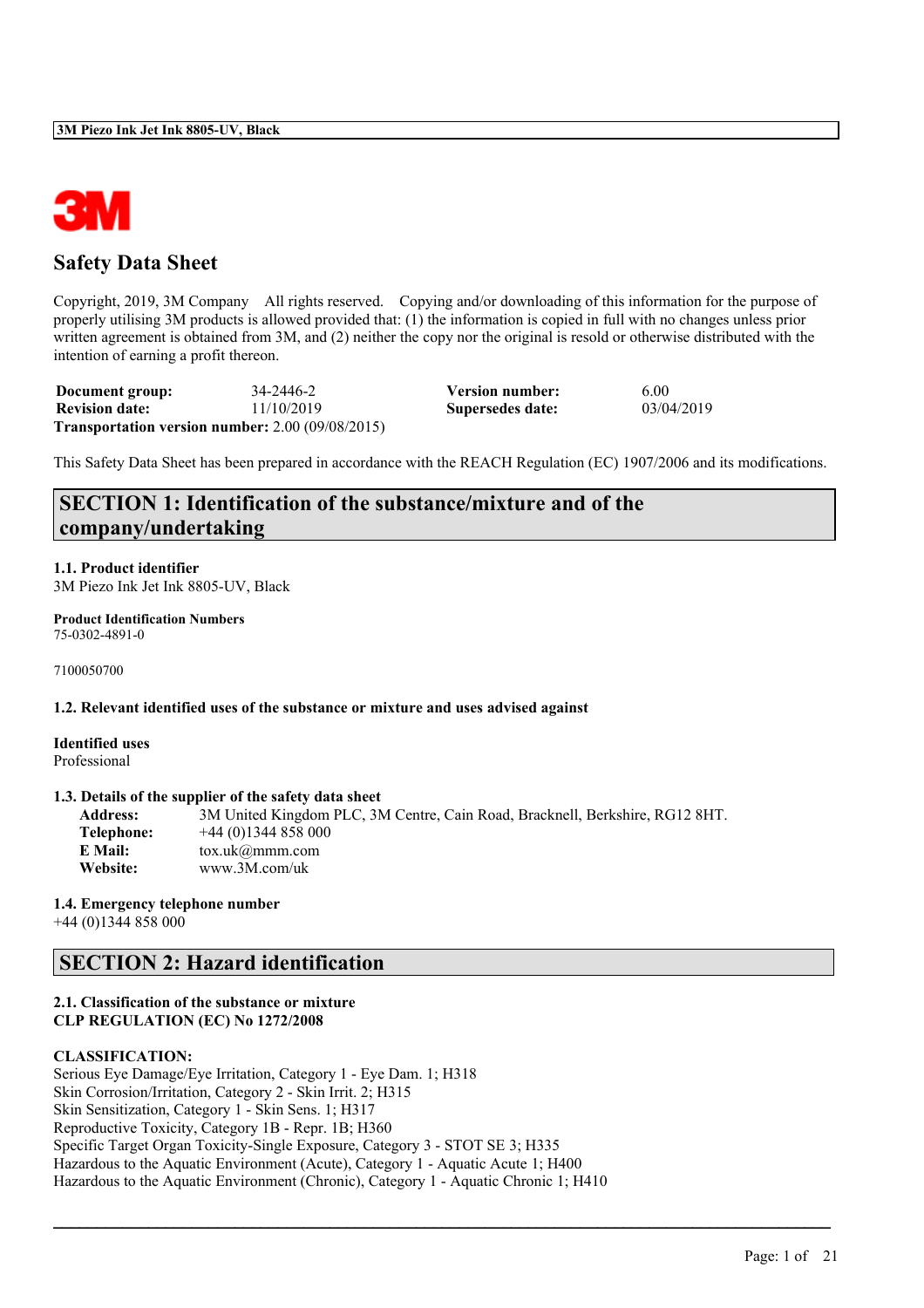For full text of H phrases, see Section 16.

#### **2.2. Label elements CLP REGULATION (EC) No 1272/2008**

#### **SIGNAL WORD** DANGER.

#### **Symbols:**

GHS05 (Corrosion) | GHS07 (Exclamation mark) | GHS08 (Health Hazard) |GHS09 (Environment) |

**Pictograms**



# **Ingredients:**

| Ingredient                                                             | CAS Nbr    | EC No.    | $\%$ by Wt    |
|------------------------------------------------------------------------|------------|-----------|---------------|
| $exo-1,7,7-$ trimethylbicyclo $[2.2.1]$ hept-2-yl acrylate             | 5888-33-5  | 227-561-6 | -30<br>$10 -$ |
| Isooctyl acrylate                                                      | 29590-42-9 | 249-707-8 | -30<br>$10 -$ |
| Tetrahydrofurfuryl acrylate                                            | 2399-48-6  | 219-268-7 | 25<br>$15 -$  |
| 2-Propenoic acid, 1,6-hexanediyl ester, polymer with<br>2-aminoethanol | 67906-98-3 |           | $7 - 13$      |
| Hexamethylene diacrylate                                               | 13048-33-4 | 235-921-9 | $5 - 10$      |
| Diphenyl $(2,4,6$ -trimethylbenzoyl)phosphine oxide                    | 75980-60-8 | 278-355-8 | $3 -$<br>- 5. |
|                                                                        |            |           |               |

#### **HAZARD STATEMENTS:**

| H318   | Causes serious eye damage.                         |
|--------|----------------------------------------------------|
| H315   | Causes skin irritation.                            |
| H317   | May cause an allergic skin reaction.               |
| H360FD | May damage fertility. May damage the unborn child. |
|        |                                                    |

H410 Very toxic to aquatic life with long lasting effects.

### **PRECAUTIONARY STATEMENTS**

| <b>Prevention:</b><br><b>P260A</b> | Do not breathe vapours.                                                                                                             |
|------------------------------------|-------------------------------------------------------------------------------------------------------------------------------------|
| <b>P280B</b>                       | Wear protective gloves and eye/face protection.                                                                                     |
| <b>Response:</b>                   |                                                                                                                                     |
| $P305 + P351 + P338$               | IF IN EYES: Rinse cautiously with water for several minutes. Remove contact lenses, if<br>present and easy to do. Continue rinsing. |
| P310                               | Immediately call a POISON CENTRE or doctor/physician.                                                                               |
| $P333 + P313$                      | If skin irritation or rash occurs: Get medical advice/attention.                                                                    |
| Disposal:                          |                                                                                                                                     |
| P <sub>501</sub>                   | Dispose of contents/container in accordance with applicable local/regional/national/international<br>regulations.                   |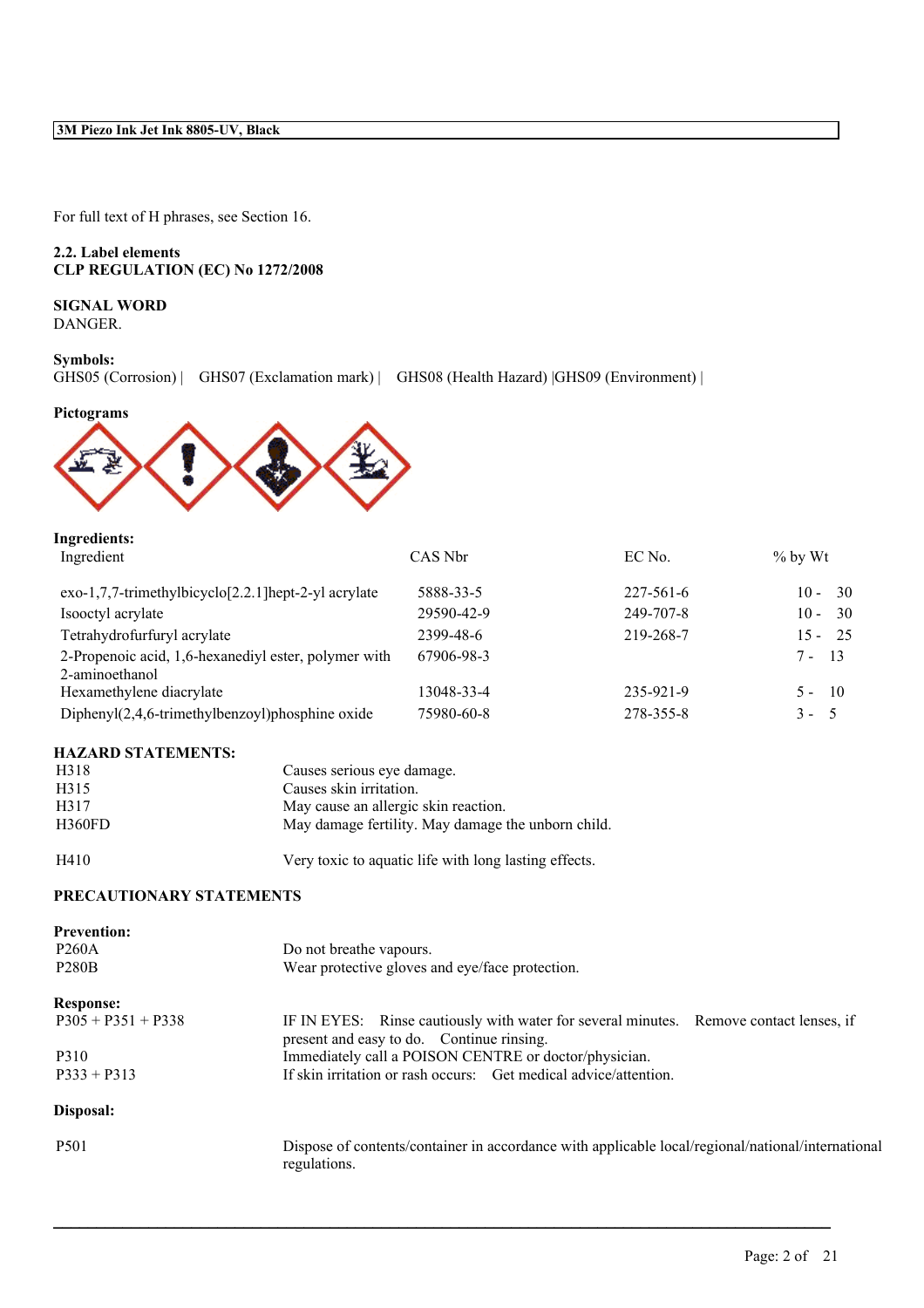### **SUPPLEMENTAL INFORMATION:**

# **Supplemental Hazard Statements:**

Corrosive to the respiratory tract.

#### **Supplemental Precautionary Statements:**

Restricted to professional users.

24% of the mixture consists of components of unknown acute oral toxicity.

Contains 28% of components with unknown hazards to the aquatic environment.

#### **Notes on labelling**

All or part of the classification is based on toxicity test data.

#### **2.3. Other hazards**

None known.

## **SECTION 3: Composition/information on ingredients**

| Ingredient                                                                                                                                                              | <b>CAS Nbr</b>       | EC No.    | <b>REACH</b>                | % by Wt     | <b>Classification</b>                                                                                                                                      |
|-------------------------------------------------------------------------------------------------------------------------------------------------------------------------|----------------------|-----------|-----------------------------|-------------|------------------------------------------------------------------------------------------------------------------------------------------------------------|
|                                                                                                                                                                         |                      |           | <b>Registration</b><br>No.  |             |                                                                                                                                                            |
| 2-Propenoic acid, 2-hydroxyethyl ester,<br>polymer with 5-isocyanato-1-<br>$(isocyanatomethyl)-1,3,3-$<br>trimethylcyclohexane, 2-oxepanone and<br>2,2'-oxybis[ethanol] | 72162-39-1           |           |                             | $10 -$      | 30 Skin Irrit. 2, H315; Eye Irrit.<br>2, H319                                                                                                              |
| Isooctyl acrylate                                                                                                                                                       | 29590-42-9 249-707-8 |           | $ 01-$<br>2119486988-<br>09 | $10 -$      | 30 Skin Irrit. 2, H315; Eye Irrit.<br>2, H319; STOT SE 3, H335;<br>Aquatic Acute 1,<br>H400, M=1; Aquatic Chronic<br>$1, H410, M=1$<br>Skin Sens. 1B, H317 |
| $\exp(-1, 7, 7 - \text{trimethylbicyclo}[2.2.1] \text{hept-2} - 5888 - 33 - 5$<br>yl acrylate                                                                           |                      | 227-561-6 | 101-<br>2119957862-<br>25   | $10 -$      | 30 Skin Irrit. 2, H315; Eye Irrit.<br>2, H319; STOT SE 3, H335<br>Aquatic Acute 1,<br>H400, M=1; Aquatic Chronic<br>$1, H410, M=1$<br>Skin Sens. 1, H317   |
| Tetrahydrofurfuryl acrylate                                                                                                                                             | 2399-48-6            | 219-268-7 | 101-<br>2120738396-<br>46   | $15 -$      | 25 Aquatic Chronic 2, H411<br>EUH071; Acute Tox. 4,<br>H302; Skin Corr. 1C, H314;<br>Skin Sens. 1B, H317; Repr.<br>1B, H360Df                              |
| 2-Propenoic acid, 1,6-hexanediyl ester,<br>polymer with 2-aminoethanol                                                                                                  | 67906-98-3           |           |                             | $7 -$<br>13 | Skin Irrit. 2, H315; Eye Irrit.<br>2, H319; Skin Sens. 1, H317                                                                                             |
| Hexamethylene diacrylate                                                                                                                                                | 13048-33-4 235-921-9 |           | $ 01-$<br>2119484737-<br>22 | $5 -$<br>10 | Skin Irrit. 2, H315; Eye Irrit.<br>2, H319; Skin Sens. 1, H317<br>- Nota D<br>Aquatic Chronic 3, H412                                                      |
| Polymer                                                                                                                                                                 | Trade<br>Secret      |           |                             | 5<br>$1 -$  | Substance not classified as<br>hazardous                                                                                                                   |
| Benzophenone                                                                                                                                                            | 119-61-9             | 204-337-6 |                             | $3 -$<br>5  | Aquatic Chronic 3, H412                                                                                                                                    |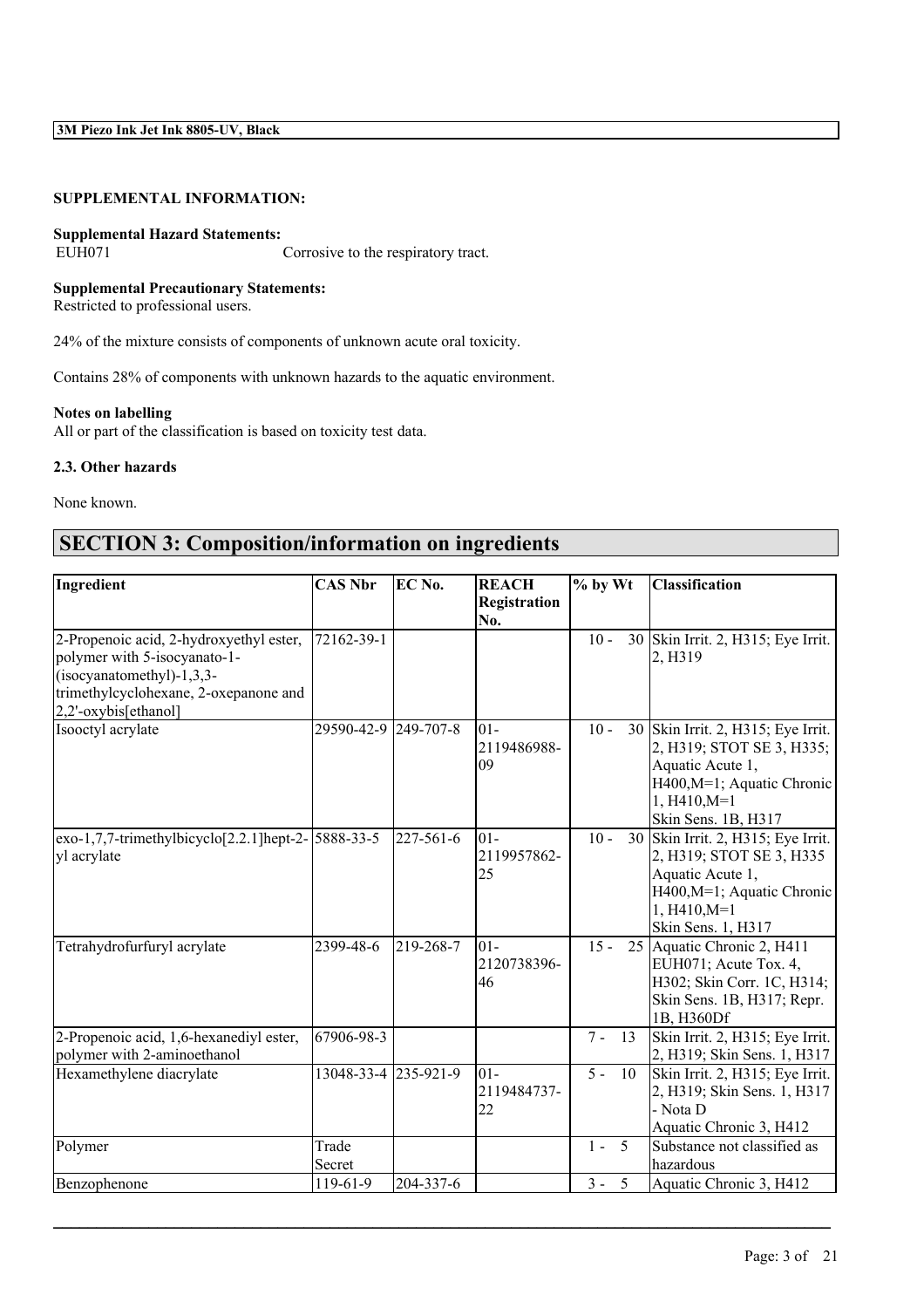|                                                         |                      |           |                             |            | Acute Tox. 4, H302; STOT<br>RE 2, H373                                                                                                                                                              |
|---------------------------------------------------------|----------------------|-----------|-----------------------------|------------|-----------------------------------------------------------------------------------------------------------------------------------------------------------------------------------------------------|
| Carbon black                                            | 1333-86-4            | 215-609-9 |                             | $1 - 5$    | Substance with a<br>Community level exposure<br>limit in the workplace                                                                                                                              |
| Diphenyl $(2,4,6$ -<br>trimethylbenzoyl)phosphine oxide | 75980-60-8 278-355-8 |           | $ 01-$<br>2119972295-<br>29 | $3 -$<br>5 | Aquatic Chronic 2, H411<br>Skin Sens. 1B, H317; Repr.<br>1B, H360F                                                                                                                                  |
| Camphene                                                | 79-92-5              | 201-234-8 |                             | ${}_{0.2}$ | Eye Irrit. 2, H319; Aquatic<br>Acute 1, H400, M=1;<br>Aquatic Chronic 1,<br>$H410,M=1$                                                                                                              |
| Acrylic acid                                            | 79-10-7              | 201-177-9 |                             | ${}_{0.2}$ | Flam. Liq. 3, H226; Acute<br>Tox. 4, H332; Acute Tox. 4,<br>H312; Acute Tox. 4, H302;<br>Skin Corr. 1A, H314; STOT<br>SE 3, H335; Aquatic Acute<br>1, H400, M=1 - Nota D<br>Aquatic Chronic 2, H411 |
| Toluene                                                 | 108-88-3             | 203-625-9 |                             | ${}_{0.2}$ | Flam. Liq. 2, H225; Asp.<br>Tox. 1, H304; Skin Irrit. 2,<br>H315; Repr. 2, H361d;<br>STOT SE 3, H336; STOT<br>RE 2, H373<br>Aquatic Chronic 3, H412<br>Eye Irrit. 2, H319                           |

Please see section 16 for the full text of any H statements referred to in this section

For information on ingredient occupational exposure limits or PBT or vPvB status, see sections 8 and 12 of this SDS

### **SECTION 4: First aid measures**

#### **4.1. Description of first aid measures**

#### **Inhalation**

Remove person to fresh air. If you feel unwell, get medical attention.

#### **Skin contact**

Immediately wash with soap and water. Remove contaminated clothing and wash before reuse. If signs/symptoms develop, get medical attention.

#### **Eye contact**

Immediately flush with large amounts of water for at least 15 minutes. Remove contact lenses if easy to do. Continue rinsing. Immediately get medical attention.

 $\mathcal{L}_\mathcal{L} = \mathcal{L}_\mathcal{L} = \mathcal{L}_\mathcal{L} = \mathcal{L}_\mathcal{L} = \mathcal{L}_\mathcal{L} = \mathcal{L}_\mathcal{L} = \mathcal{L}_\mathcal{L} = \mathcal{L}_\mathcal{L} = \mathcal{L}_\mathcal{L} = \mathcal{L}_\mathcal{L} = \mathcal{L}_\mathcal{L} = \mathcal{L}_\mathcal{L} = \mathcal{L}_\mathcal{L} = \mathcal{L}_\mathcal{L} = \mathcal{L}_\mathcal{L} = \mathcal{L}_\mathcal{L} = \mathcal{L}_\mathcal{L}$ 

#### **If swallowed**

Rinse mouth. Do not induce vomiting. Get immediate medical attention.

#### **4.2. Most important symptoms and effects, both acute and delayed**

See Section 11.1 Information on toxicological effects

**4.3. Indication of any immediate medical attention and special treatment required** Not applicable.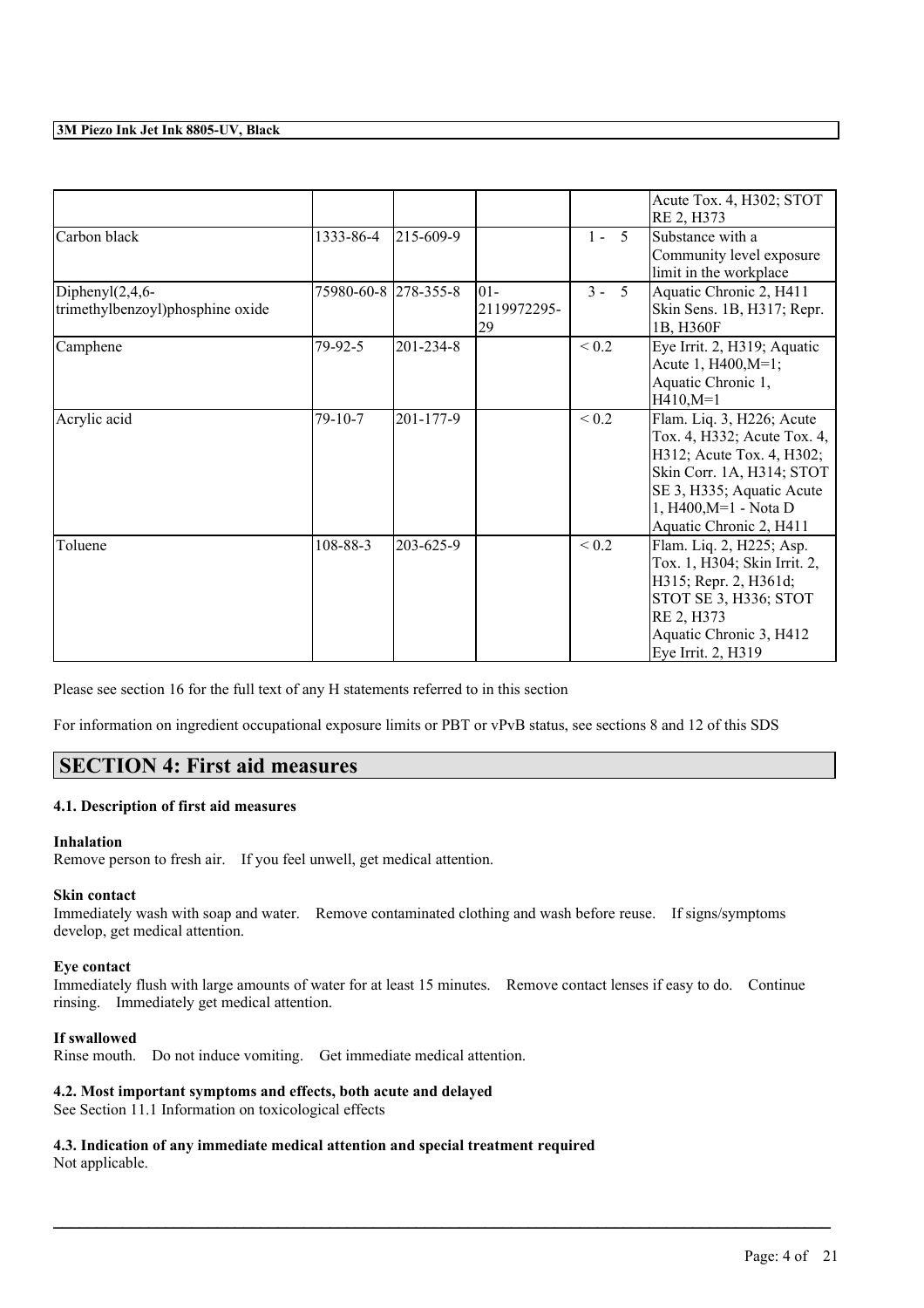### **SECTION 5: Fire-fighting measures**

#### **5.1. Extinguishing media**

In case of fire: Use a fire fighting agent suitable for ordinary combustible material such as water or foam to extinguish.

#### **5.2. Special hazards arising from the substance or mixture**

Closed containers exposed to heat from fire may build pressure and explode.

#### **Hazardous Decomposition or By-Products**

| <b>Substance</b> |  |  |  |
|------------------|--|--|--|
| Carbon monoxide. |  |  |  |
| Carbon dioxide.  |  |  |  |

**Substance Condition** During combustion. During combustion.

#### **5.3. Advice for fire-fighters**

Water may not effectively extinguish fire; however, it should be used to keep fire-exposed containers and surfaces cool and prevent explosive rupture. Wear full protective clothing, including helmet, self-contained, positive pressure or pressure demand breathing apparatus, bunker coat and pants, bands around arms, waist and legs, face mask, and protective covering for exposed areas of the head.

### **SECTION 6: Accidental release measures**

#### **6.1. Personal precautions, protective equipment and emergency procedures**

Evacuate area. Ventilate the area with fresh air. For large spill, or spills in confined spaces, provide mechanical ventilation to disperse or exhaust vapours, in accordance with good industrial hygiene practice. Refer to other sections of this SDS for information regarding physical and health hazards, respiratory protection, ventilation, and personal protective equipment.

#### **6.2. Environmental precautions**

Avoid release to the environment. For larger spills, cover drains and build dykes to prevent entry into sewer systems or bodies of water.

#### **6.3. Methods and material for containment and cleaning up**

Contain spill. Working from around the edges of the spill inward, cover with bentonite, vermiculite, or commercially available inorganic absorbent material. Mix in sufficient absorbent until it appears dry. Remember, adding an absorbent material does not remove a physical, health, or environmental hazard. Collect as much of the spilled material as possible. Place in a closed container approved for transportation by appropriate authorities. Clean up residue with an appropriate solvent selected by a qualified and authorised person. Ventilate the area with fresh air. Read and follow safety precautions on the solvent label and Safety Data Sheet. Seal the container. Dispose of collected material as soon as possible.

#### **6.4. Reference to other sections**

Refer to Section 8 and Section 13 for more information

### **SECTION 7: Handling and storage**

#### **7.1. Precautions for safe handling**

For industrial/occupational use only. Not for consumer sale or use. Do not handle until all safety precautions have been read and understood. Do not breathe dust/fume/gas/mist/vapours/spray. Do not get in eyes, on skin, or on clothing. Do not eat, drink or smoke when using this product. Wash thoroughly after handling. Contaminated work clothing should not be allowed out of the workplace. Avoid release to the environment. Wash contaminated clothing before reuse. Avoid contact with oxidising agents (eg. chlorine, chromic acid etc.) Use personal protective equipment (eg. gloves, respirators…) as required.

 $\mathcal{L}_\mathcal{L} = \mathcal{L}_\mathcal{L} = \mathcal{L}_\mathcal{L} = \mathcal{L}_\mathcal{L} = \mathcal{L}_\mathcal{L} = \mathcal{L}_\mathcal{L} = \mathcal{L}_\mathcal{L} = \mathcal{L}_\mathcal{L} = \mathcal{L}_\mathcal{L} = \mathcal{L}_\mathcal{L} = \mathcal{L}_\mathcal{L} = \mathcal{L}_\mathcal{L} = \mathcal{L}_\mathcal{L} = \mathcal{L}_\mathcal{L} = \mathcal{L}_\mathcal{L} = \mathcal{L}_\mathcal{L} = \mathcal{L}_\mathcal{L}$ 

#### **7.2. Conditions for safe storage including any incompatibilities**

Store in a well-ventilated place. Keep container tightly closed. Store away from oxidising agents.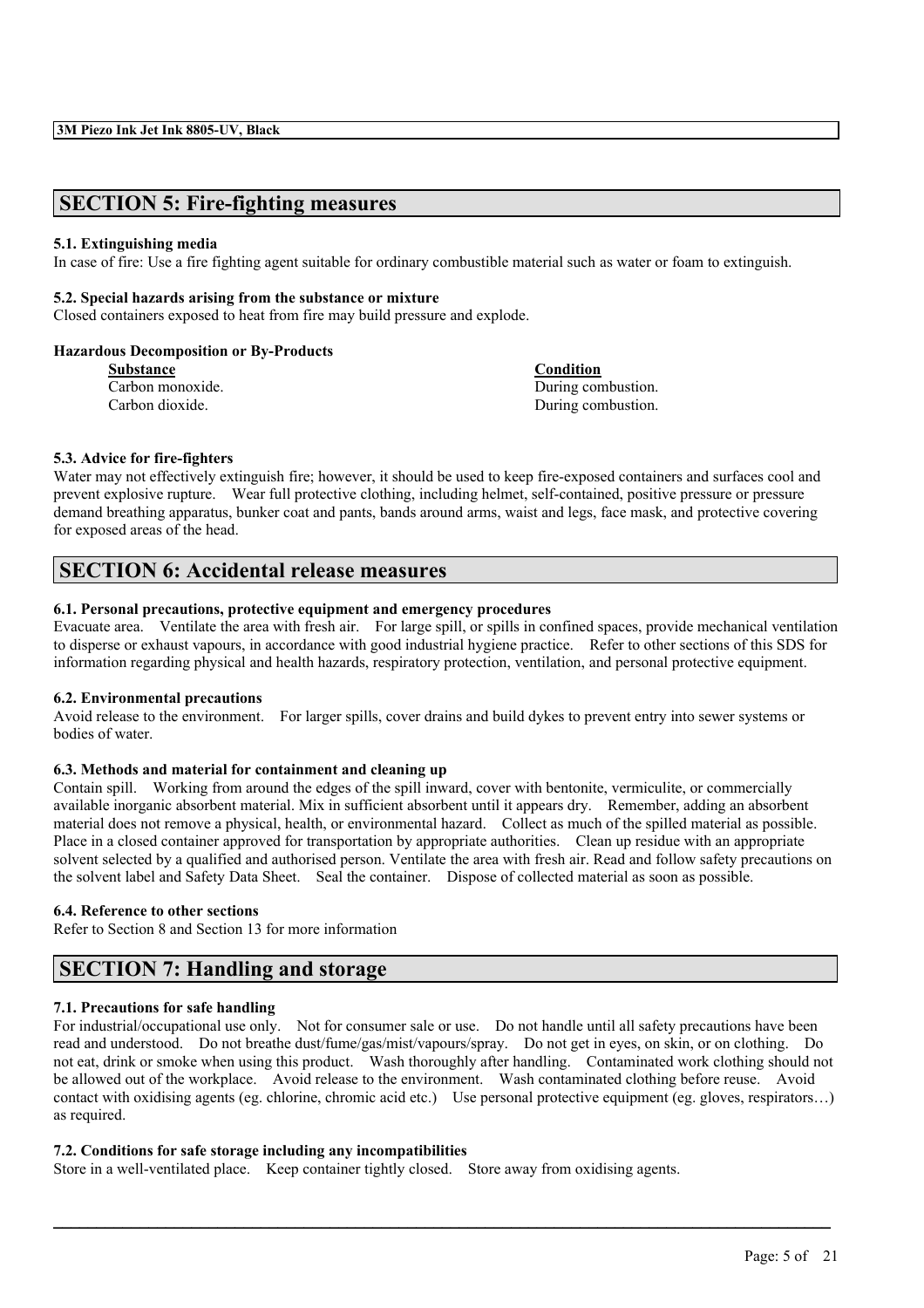#### **7.3. Specific end use(s)**

See information in Section 7.1 and 7.2 for handling and storage recommendations. See Section 8 for exposure controls and personal protection recommendations.

### **SECTION 8: Exposure controls/personal protection**

#### **8.1 Control parameters**

#### **Occupational exposure limits**

If a component is disclosed in section 3 but does not appear in the table below, an occupational exposure limit is not available for the component.

| Ingredient                                      | <b>CAS Nbr</b> | Agency                     | Limit type                                                                   | <b>Additional comments</b> |
|-------------------------------------------------|----------------|----------------------------|------------------------------------------------------------------------------|----------------------------|
| Toluene                                         | $108 - 88 - 3$ | UK HSC                     | TWA: 191 mg/m <sup>3</sup> (50 ppm);<br>STEL: $384 \text{ mg/m}^3$ (100 ppm) | <b>SKIN</b>                |
| Carbon black                                    | 1333-86-4      | UK HSC                     | TWA: 3.5 mg/m <sup>3</sup> ; STEL: 7<br>$mg/m^3$                             |                            |
| Tetrahydrofurfuryl acrylate                     | 2399-48-6      | Manufacturer<br>determined | $TWA:0.1$ ppm $(0.64)$<br>$mg/m3$ ; STEL: 0.3 ppm $(1.91)$<br>mg/m3          | Dermal Sensitizer          |
| Acrylic acid                                    | $79 - 10 - 7$  | UK HSC                     | TWA:29 mg/m3(10)<br>$ppm)$ ; STEL: 59 mg/m $3(20)$<br>ppm)                   |                            |
| <b>IIV HSC</b> IIV Hoalth and Safety Commission |                |                            |                                                                              |                            |

UK HSC : UK Health and Safety Commission TWA: Time-Weighted-Average STEL: Short Term Exposure Limit CEIL: Ceiling

#### **Biological limit values**

No biological limit values exist for any of the components listed in Section 3 of this safety data sheet.

#### **Derived no effect level (DNEL)**

| Ingredient        | <b>Degradation</b><br><b>Product</b> | Population | Human exposure<br>pattern                                         | <b>DNEL</b>         |
|-------------------|--------------------------------------|------------|-------------------------------------------------------------------|---------------------|
| Isooctyl acrylate |                                      | Consumer   | Dermal, Long-term<br>exposure (24 hours),<br>Systemic effects     | $0.1$ mg/kg bw/d    |
| Isooctyl acrylate |                                      | Consumer   | Inhalation, Long-term<br>exposure (24 hours),<br>Systemic effects | $5 \text{ mg/m}^3$  |
| Isooctyl acrylate |                                      | Consumer   | Oral, Long-term exposure<br>(24 hours), Systemic<br>effects       | $3$ mg/kg bw/d      |
| Isooctyl acrylate |                                      | Worker     | Dermal, Long-term<br>exposure (8 hours), Local<br>effects         | $0.0625$ mg/cm2     |
| Isooctyl acrylate |                                      | Worker     | Dermal, Long-term<br>exposure (8 hours),<br>Systemic effects      | $0.2$ mg/kg bw/d    |
| Isooctyl acrylate |                                      | Worker     | Inhalation, Long-term<br>exposure (8 hours),<br>Systemic effects  | $21 \text{ mg/m}^3$ |

#### **Predicted no effect concentrations (PNEC)**

| Ingredient        | <b>Degradation</b><br>Product | Compartment       | <b>PNEC</b>         |
|-------------------|-------------------------------|-------------------|---------------------|
| Isooctyl acrylate |                               | Agricultural soil | $0.0117$ mg/kg d.w. |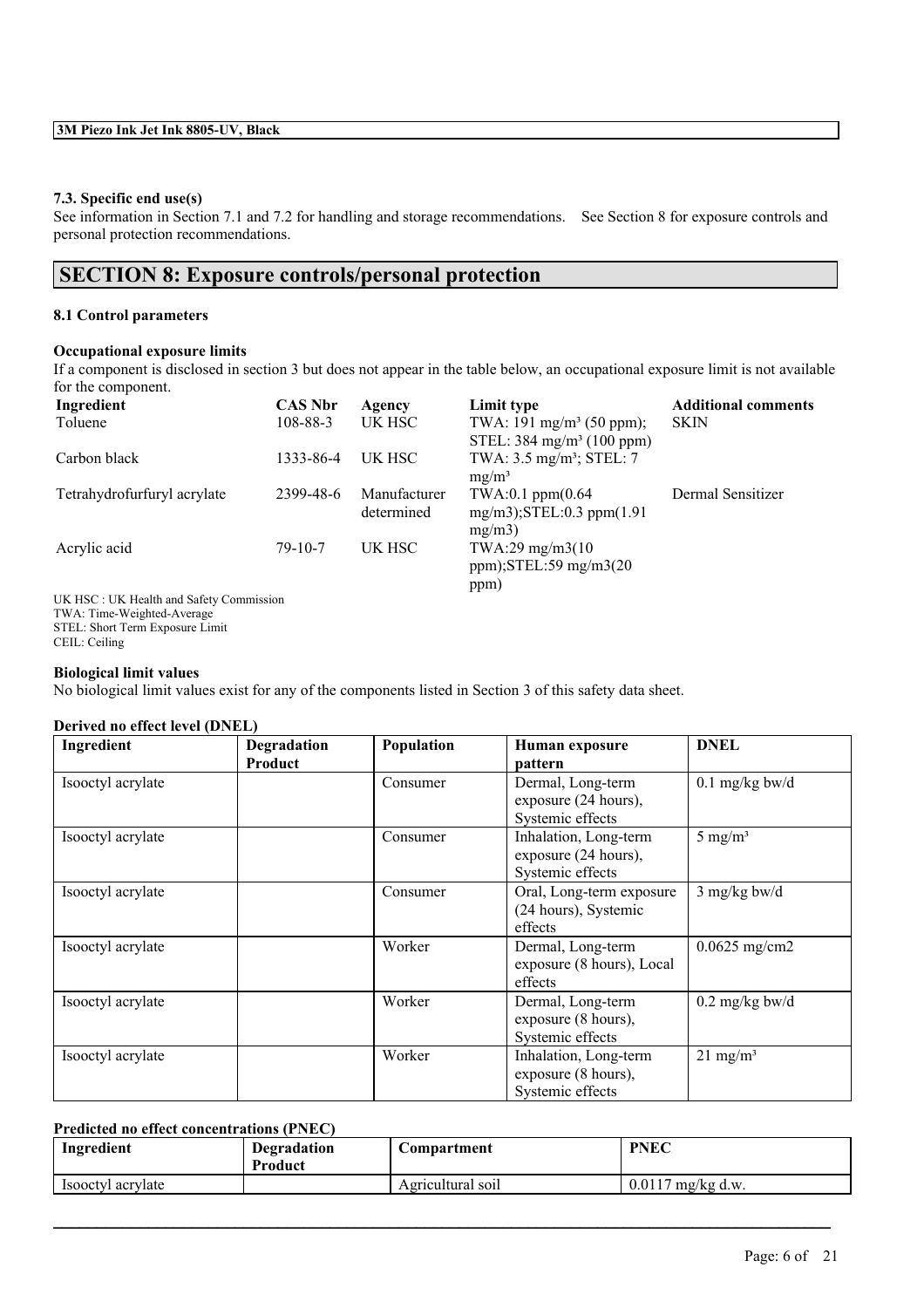| Isoloctyl acrylate | Air average                    | $3 \text{ mg/m}^3$  |
|--------------------|--------------------------------|---------------------|
| Isooctyl acrylate  | Freshwater                     | $0.00065$ mg/l      |
| Isooctyl acrylate  | Freshwater sediments           | $0.101$ mg/kg d.w.  |
| Isooctyl acrylate  | Grassland average              | $0.0117$ mg/kg d.w. |
| Isooctyl acrylate  | Intermittent releases to water | $0.006$ mg/l        |
| Isooctyl acrylate  | Marine water                   | .00007 $mg/l$       |
| Isooctyl acrylate  | Marine water sediments         | $0.002$ mg/kg d.w.  |
| Isooctyl acrylate  | <b>Sewage Treatment Plant</b>  | $10 \text{ mg}/l$   |

**Recommended monitoring procedures:**Information on recommended monitoring procedures can be obtained from UK **HSC** 

#### **8.2. Exposure controls**

In addition, refer to the annex for more information.

#### **8.2.1. Engineering controls**

Use general dilution ventilation and/or local exhaust ventilation to control airborne exposures to below relevant Exposure Limits and/or control dust/fume/gas/mist/vapours/spray. If ventilation is not adequate, use respiratory protection equipment.

#### **8.2.2. Personal protective equipment (PPE)**

#### **Eye/face protection**

Select and use eye/face protection to prevent contact based on the results of an exposure assessment. The following eye/face protection(s) are recommended: Full face shield. Indirect vented goggles.

*Applicable Norms/Standards* Use eye/face protection conforming to EN 166

#### **Skin/hand protection**

Select and use gloves and/or protective clothing approved to relevant local standards to prevent skin contact based on the results of an exposure assessment. Selection should be based on use factors such as exposure levels, concentration of the substance or mixture, frequency and duration, physical challenges such as temperature extremes, and other use conditions. Consult with your glove and/or protective clothing manufacturer for selection of appropriate compatible gloves/protective clothing. Note: Nitrile gloves may be worn over polymer laminate gloves to improve dexterity. Gloves made from the following material(s) are recommended:

**Material Thickness (mm) Breakthrough Time** Polymer laminate No data available No data available

*Applicable Norms/Standards* Use gloves tested to EN 374

If this product is used in a manner that presents a higher potential for exposure (eg. spraying, high splash potential etc.), then use of protective coveralls may be necessary. Select and use body protection to prevent contact based on the results of an exposure assessment. The following protective clothing material(s) are recommended: Apron - polymer laminate

#### **Respiratory protection**

An exposure assessment may be needed to decide if a respirator is required. If a respirator is needed, use respirators as part of a full respiratory protection program. Based on the results of the exposure assessment, select from the following respirator type(s) to reduce inhalation exposure: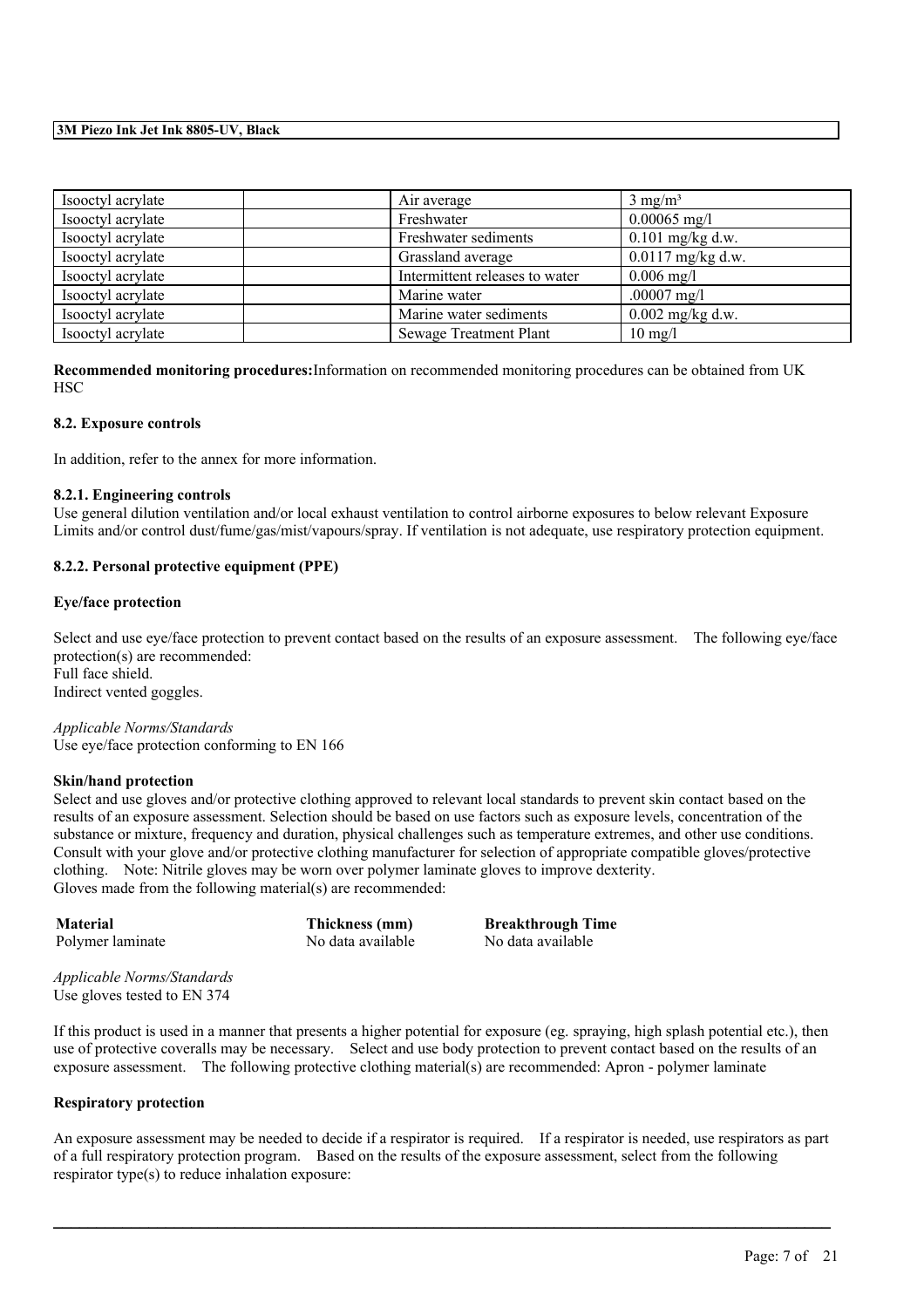Half facepiece or full facepiece air-purifying respirator suitable for organic vapours and particulates

For questions about suitability for a specific application, consult with your respirator manufacturer.

*Applicable Norms/Standards* Use a respirator conforming to EN 140 or EN 136: filter types A & P

#### **Thermal hazards**

Wear heat insulating gloves when handling hot material to prevent thermal burns.

*Applicable Norms/Standards* Use gloves tested to EN 407

#### **8.2.3. Environmental exposure controls**

Refer to Annex

### **SECTION 9: Physical and chemical properties**

#### **9.1. Information on basic physical and chemical properties**

| Appearance                             |                                     |
|----------------------------------------|-------------------------------------|
| <b>Physical state</b>                  | Liquid.                             |
| Colour                                 | <b>Black</b>                        |
| <b>Specific Physical Form:</b>         | Liquid.                             |
| Odor                                   | Acrylate                            |
| <b>Odour threshold</b>                 | No data available.                  |
| pН                                     | Not applicable.                     |
| <b>Boiling point/boiling range</b>     | $>93.3$ °C                          |
| <b>Melting point</b>                   | Not applicable.                     |
| <b>Flammability (solid, gas)</b>       | Not applicable.                     |
| <b>Explosive properties</b>            | Not classified                      |
| <b>Oxidising properties</b>            | Not classified                      |
| <b>Flash point</b>                     | > 93.3 °C [Test Method: Closed Cup] |
| <b>Autoignition temperature</b>        | No data available.                  |
| <b>Flammable Limits(LEL)</b>           | No data available.                  |
| <b>Flammable Limits(UEL)</b>           | No data available.                  |
| Vapour pressure                        | <1,333.2 Pa $[@ 20 °C]$             |
| <b>Relative density</b>                | 1.04 $[RefStd:WATER=1]$             |
| <b>Water solubility</b>                | Negligible                          |
| Solubility- non-water                  | No data available.                  |
| Partition coefficient: n-octanol/water | No data available.                  |
| <b>Evaporation rate</b>                | No data available.                  |
| Vapour density                         | $>1$ [Ref Std: AIR=1]               |
| <b>Decomposition temperature</b>       | No data available.                  |
| <b>Viscosity</b>                       | No data available.                  |
| <b>Density</b>                         | $1.04$ g/ml                         |
| $\Omega_{1}$ $\Omega_{2}$ $\Omega_{3}$ |                                     |

**9.2. Other information EU Volatile Organic Compounds** *No data available.* **Percent volatile** *No data available.*

### **SECTION 10: Stability and reactivity**

#### **10.1 Reactivity**

This material may be reactive with certain agents under certain conditions - see the remaining headings in this section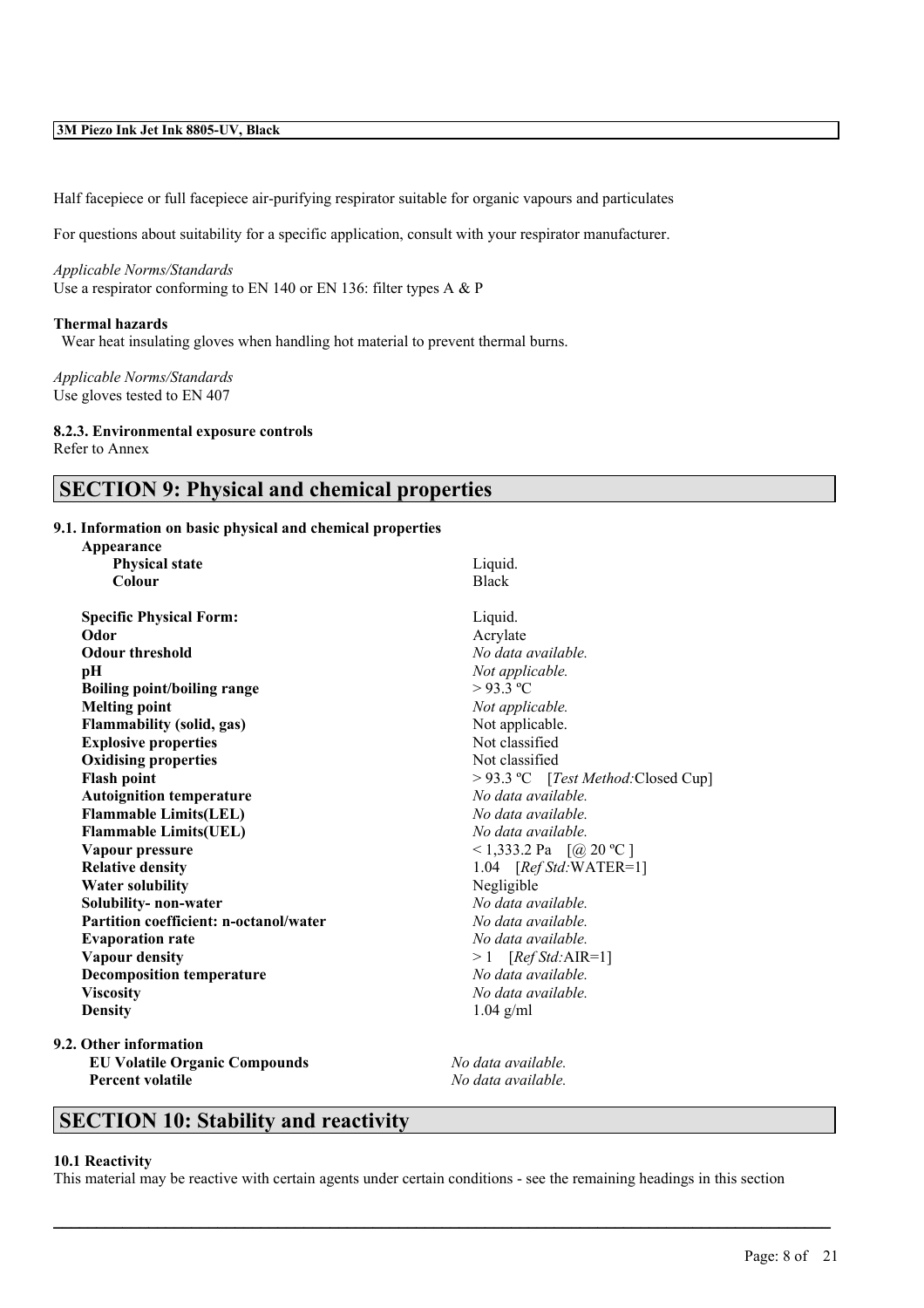**10.2 Chemical stability** Stable.

#### **10.3 Possibility of hazardous reactions**

Hazardous polymerisation may occur. (Upon depletion of inhibitor or exposure to heat)

**10.4 Conditions to avoid** Light.

#### **10.5 Incompatible materials** Strong oxidising agents.

### **10.6 Hazardous decomposition products**

**Substance Condition**

None known.

Refer to section 5.2 for hazardous decomposition products during combustion.

### **SECTION 11: Toxicological information**

The information below may not agree with the EU material classification in Section 2 and/or the ingredient classifications in Section 3 if specific ingredient classifications are mandated by a competent authority. In addition, statements and data presented in Section 11 are based on UN GHS calculation rules and classifications derived from **3M assessments.**

**11.1 Information on Toxicological effects**

**Signs and Symptoms of Exposure**

#### Based on test data and/or information on the components, this material may produce the following health effects:

#### **Inhalation**

Respiratory tract irritation: Signs/symptoms may include cough, sneezing, nasal discharge, headache, hoarseness, and nose and throat pain. May cause additional health effects (see below).

#### **Skin contact**

Skin Irritation: Signs/symptoms may include localised redness, swelling, itching, dryness, cracking, blistering, and pain. Allergic skin reaction (non-photo induced): Signs/symptoms may include redness, swelling, blistering, and itching. May cause additional health effects (see below).

#### **Eye contact**

Corrosive (eye burns): Signs/symptoms may include cloudy appearance of the cornea, chemical burns, severe pain, tearing, ulcerations, significantly impaired vision or complete loss of vision.

#### **Ingestion**

May be harmful if swallowed.

Gastrointestinal corrosion: Signs/symptoms may include severe mouth, throat and abdominal pain, nausea, vomiting, and diarrhea; blood in the faeces and/or vomitus may also be seen. May cause additional health effects (see below).

 $\mathcal{L}_\mathcal{L} = \mathcal{L}_\mathcal{L} = \mathcal{L}_\mathcal{L} = \mathcal{L}_\mathcal{L} = \mathcal{L}_\mathcal{L} = \mathcal{L}_\mathcal{L} = \mathcal{L}_\mathcal{L} = \mathcal{L}_\mathcal{L} = \mathcal{L}_\mathcal{L} = \mathcal{L}_\mathcal{L} = \mathcal{L}_\mathcal{L} = \mathcal{L}_\mathcal{L} = \mathcal{L}_\mathcal{L} = \mathcal{L}_\mathcal{L} = \mathcal{L}_\mathcal{L} = \mathcal{L}_\mathcal{L} = \mathcal{L}_\mathcal{L}$ 

#### **Additional Health Effects:**

**Prolonged or repeated exposure may cause target organ effects:**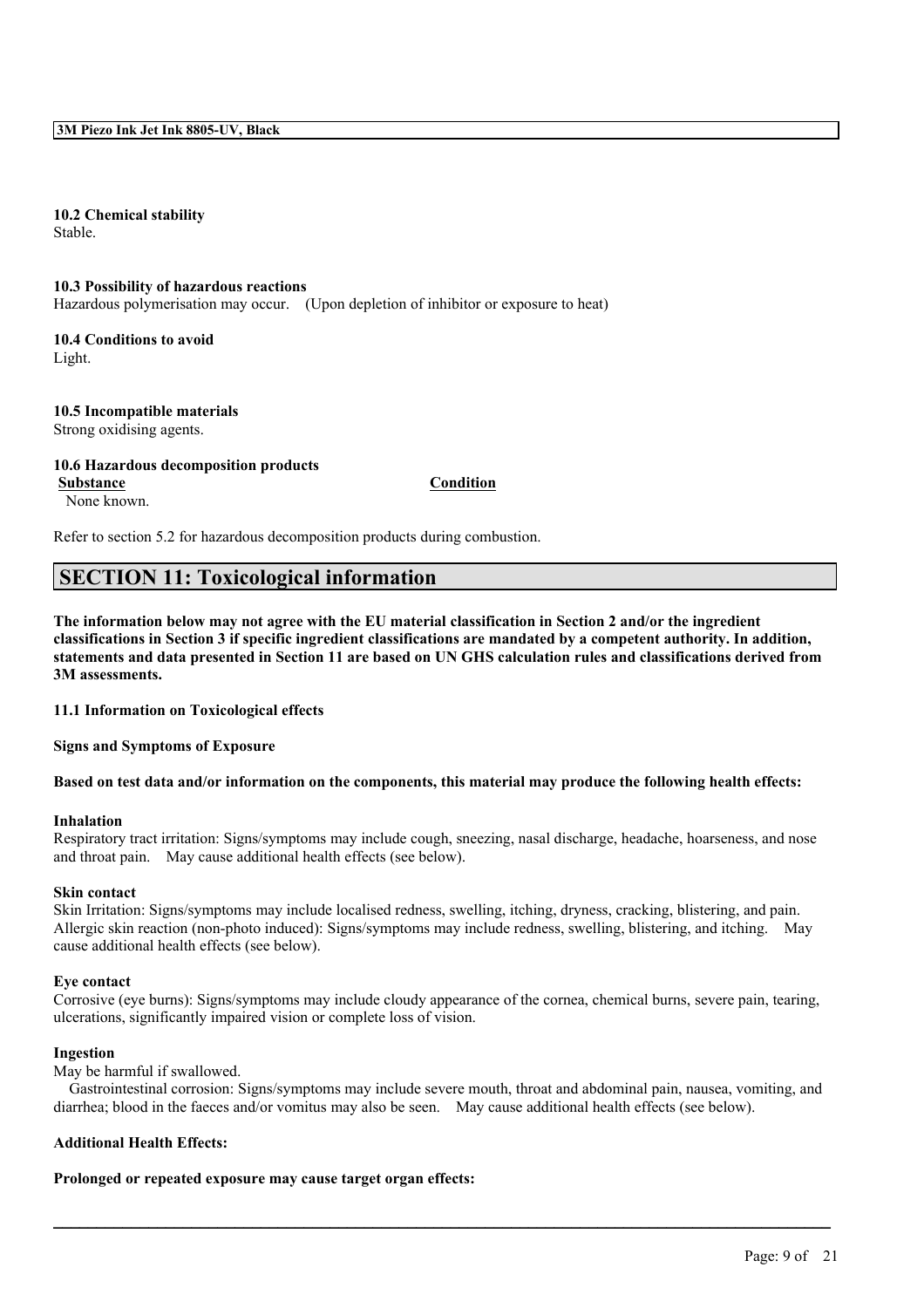Kidney/Bladder effects: Signs/symptoms may include changes in urine production, abdominal or lower back pain, increased protein in urine, increased blood urea nitrogen (BUN), blood in urine, and painful urination. Dermal effects: Signs/symptoms may include redness, itching, acne, or bumps on the skin.

#### **Reproductive/Developmental Toxicity:**

Contains a chemical or chemicals which can cause birth defects or other reproductive harm.

#### **Carcinogenicity:**

Contains a chemical or chemicals which can cause cancer.

#### **Toxicological Data**

If a component is disclosed in section 3 but does not appear in a table below, either no data are available for that endpoint or the data are not sufficient for classification.

#### **Acute Toxicity**

| <b>Name</b>                                            | Route       | <b>Species</b> | Value                                                |
|--------------------------------------------------------|-------------|----------------|------------------------------------------------------|
| Overall product                                        | Dermal      |                | No data available; calculated $ATE > 5,000$ mg/kg    |
| Overall product                                        | Ingestion   |                | No data available; calculated ATE2,000 - 5,000 mg/kg |
| Tetrahydrofurfuryl acrylate                            | Ingestion   | Rat            | LD50<br>$882$ mg/kg                                  |
| exo-1,7,7-trimethylbicyclo[2.2.1]hept-2-yl acrylate    | Dermal      | Rabbit         | $LD50 > 5,000$ mg/kg                                 |
| exo-1,7,7-trimethylbicyclo[2.2.1]hept-2-yl acrylate    | Ingestion   | Rat            | $4,350$ mg/kg<br>LD50                                |
| Isooctyl acrylate                                      | Dermal      | Rabbit         | $LD50 > 2,000$ mg/kg                                 |
| Isooctyl acrylate                                      | Ingestion   | Rat            | $LD50 > 5,000$ mg/kg                                 |
| Hexamethylene diacrylate                               | Dermal      | Rabbit         | LD50 3,636 mg/kg                                     |
| Hexamethylene diacrylate                               | Ingestion   | Rat            | $LD50 > 5,000$ mg/kg                                 |
| Diphenyl(2,4,6-trimethylbenzoyl)phosphine oxide        | Dermal      | Professio      | LD50 estimated to be $> 5,000$ mg/kg                 |
|                                                        |             | nal            |                                                      |
|                                                        |             | judgeme        |                                                      |
|                                                        |             | nt             |                                                      |
| $Dipheny I(2,4,6-trimethylbenzoyl)phosphine oxide$     | Ingestion   | Rat            | $LD50 > 5,000$ mg/kg                                 |
| Benzophenone                                           | Dermal      | Rabbit         | LD50<br>$3,535$ mg/kg                                |
| Benzophenone                                           | Ingestion   | Rat            | LD50<br>$1,900$ mg/kg                                |
| Carbon black                                           | Dermal      | Rabbit         | $LD50 > 3,000$ mg/kg                                 |
| Carbon black                                           | Ingestion   | Rat            | $LD50 > 8,000$ mg/kg                                 |
| Toluene                                                | Dermal      | Rat            | $12,000$ mg/kg<br>LD50                               |
| Toluene                                                | Inhalation- | Rat            | LC50<br>$30 \text{ mg}/l$                            |
|                                                        | Vapour (4   |                |                                                      |
|                                                        | hours)      |                |                                                      |
| Toluene                                                | Ingestion   | Rat            | LD50<br>$5,550$ mg/kg                                |
| Acrylic acid                                           | Dermal      | Rabbit         | $LD50 > 2,000$ mg/kg                                 |
| Acrylic acid                                           | Inhalation- | Rat            | $LC50$ 3.8 mg/l                                      |
|                                                        | Dust/Mist   |                |                                                      |
|                                                        | (4 hours)   |                |                                                      |
| Acrylic acid<br>$\bullet$ $\bullet$ .<br>$\sim$ $\sim$ | Ingestion   | Rat            | LD50<br>$1,250$ mg/kg                                |

 $ATE = acute$  toxicity estimate

### **Skin Corrosion/Irritation**

| Name                                                                 | <b>Species</b> | <b>Value</b>              |
|----------------------------------------------------------------------|----------------|---------------------------|
|                                                                      |                |                           |
| Overall product                                                      | Professio      | Irritant                  |
|                                                                      | nal            |                           |
|                                                                      | judgemen       |                           |
|                                                                      |                |                           |
| Tetrahydrofurfuryl acrylate                                          | Rabbit         | Corrosive                 |
| $exo-1,7,7-$ trimethylbicyclo $[2.2.1]$ hept-2-yl acrylate           | Rabbit         | Minimal irritation        |
| Isooctyl acrylate                                                    | In vitro       | No significant irritation |
|                                                                      | data           |                           |
| 2-Propenoic acid, 2-hydroxyethyl ester, polymer with 5-isocyanato-1- | similar        | Irritant                  |
| (isocyanatomethyl)-1,3,3-trimethylcyclohexane, 2-oxepanone and 2,2'- | compoun        |                           |
| oxybis[ethanol]                                                      | ds             |                           |
| 2-Propenoic acid, 1,6-hexanediyl ester, polymer with 2-aminoethanol  | similar        | Irritant                  |
|                                                                      | compoun        |                           |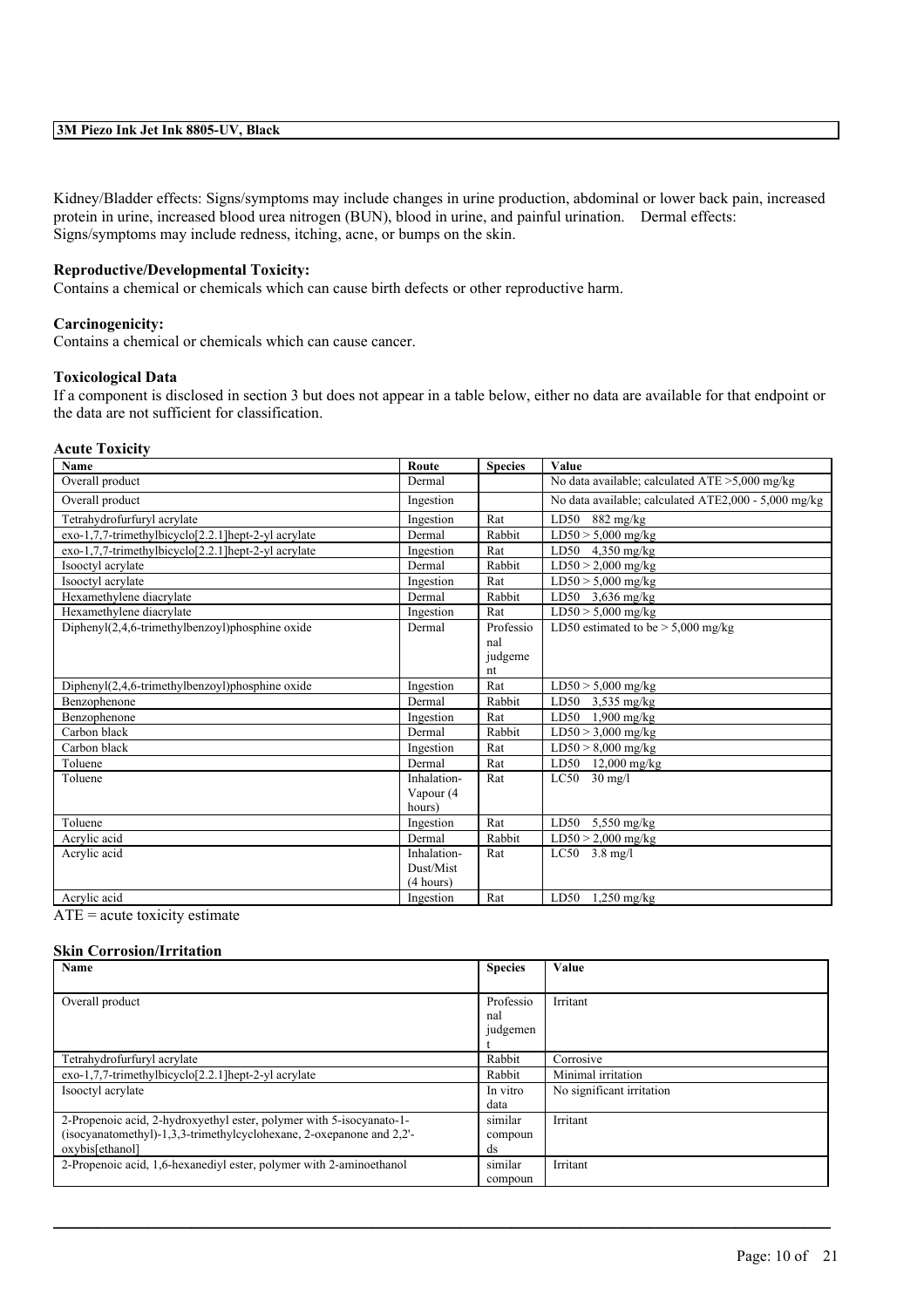|                                                   | ds     |                           |
|---------------------------------------------------|--------|---------------------------|
| Hexamethylene diacrylate                          | Rabbit | Irritant                  |
| $Diphenyl(2,4,6-trimethylbenzoyl)phosphine oxide$ | Rabbit | No significant irritation |
| Benzophenone                                      | Rabbit | No significant irritation |
| Carbon black                                      | Rabbit | No significant irritation |
| Toluene                                           | Rabbit | Irritant                  |
| Acrylic acid                                      | Rabbit | Corrosive                 |

### **Serious Eye Damage/Irritation**

| Name                                                                 | <b>Species</b> | Value                     |
|----------------------------------------------------------------------|----------------|---------------------------|
|                                                                      |                |                           |
| Tetrahydrofurfuryl acrylate                                          | Rabbit         | Corrosive                 |
| $exo-1,7,7-$ trimethylbicyclo $[2,2,1]$ hept-2-yl acrylate           | Rabbit         | Mild irritant             |
| Isooctyl acrylate                                                    | similar        | Mild irritant             |
|                                                                      | health         |                           |
|                                                                      | hazards        |                           |
| 2-Propenoic acid, 2-hydroxyethyl ester, polymer with 5-isocyanato-1- | similar        | Severe irritant           |
| (isocyanatomethyl)-1,3,3-trimethylcyclohexane, 2-oxepanone and 2,2'- | compoun        |                           |
| oxybis[ethanol]                                                      | ds             |                           |
| 2-Propenoic acid, 1,6-hexanedivl ester, polymer with 2-aminoethanol  | similar        | Severe irritant           |
|                                                                      | compoun        |                           |
|                                                                      | ds             |                           |
| Hexamethylene diacrylate                                             | Rabbit         | Moderate irritant         |
| $Diphenyl(2,4,6-trimethylbenzoyl)phosphine oxide$                    | Rabbit         | No significant irritation |
| Benzophenone                                                         | Rabbit         | Mild irritant             |
| Carbon black                                                         | Rabbit         | No significant irritation |
| Toluene                                                              | Rabbit         | Moderate irritant         |
| Camphene                                                             | Rabbit         | Moderate irritant         |
| Acrylic acid                                                         | Rabbit         | Corrosive                 |

#### **Skin Sensitisation**

| Name                                                                | <b>Species</b> | Value          |
|---------------------------------------------------------------------|----------------|----------------|
|                                                                     |                |                |
| Tetrahydrofurfuryl acrylate                                         | Professio      | Sensitising    |
|                                                                     | nal            |                |
|                                                                     | judgemen       |                |
|                                                                     |                |                |
| exo-1,7,7-trimethylbicyclo[2.2.1] hept-2-yl acrylate                | Mouse          | Sensitising    |
| Isooctyl acrylate                                                   | Mouse          | Sensitising    |
| 2-Propenoic acid, 1,6-hexanediyl ester, polymer with 2-aminoethanol | similar        | Sensitising    |
|                                                                     | compoun        |                |
|                                                                     | ds             |                |
| Hexamethylene diacrylate                                            | Guinea         | Sensitising    |
|                                                                     | pig            |                |
| $Diphenyl(2,4,6-trimethylbenzoyl)phosphine oxide$                   | Mouse          | Sensitising    |
| Benzophenone                                                        | Guinea         | Not classified |
|                                                                     | pig            |                |
| Toluene                                                             | Guinea         | Not classified |
|                                                                     | pig            |                |
| Acrylic acid                                                        | Guinea         | Not classified |
|                                                                     | pig            |                |

#### **Respiratory Sensitisation**

For the component/components, either no data is currently available or the data is not sufficient for classification.

#### **Germ Cell Mutagenicity**

| Name                                                                | Route    | Value                                                                           |
|---------------------------------------------------------------------|----------|---------------------------------------------------------------------------------|
|                                                                     |          |                                                                                 |
| Tetrahydrofurfuryl acrylate                                         | In Vitro | Not mutagenic                                                                   |
| $exo-1,7,7-$ trimethylbicyclo <sup>[2.2.1]</sup> hept-2-yl acrylate | In Vitro | Some positive data exist, but the data are not<br>sufficient for classification |
| Isooctyl acrylate                                                   | In Vitro | Some positive data exist, but the data are not<br>sufficient for classification |
| Hexamethylene diacrylate                                            | In Vitro | Some positive data exist, but the data are not                                  |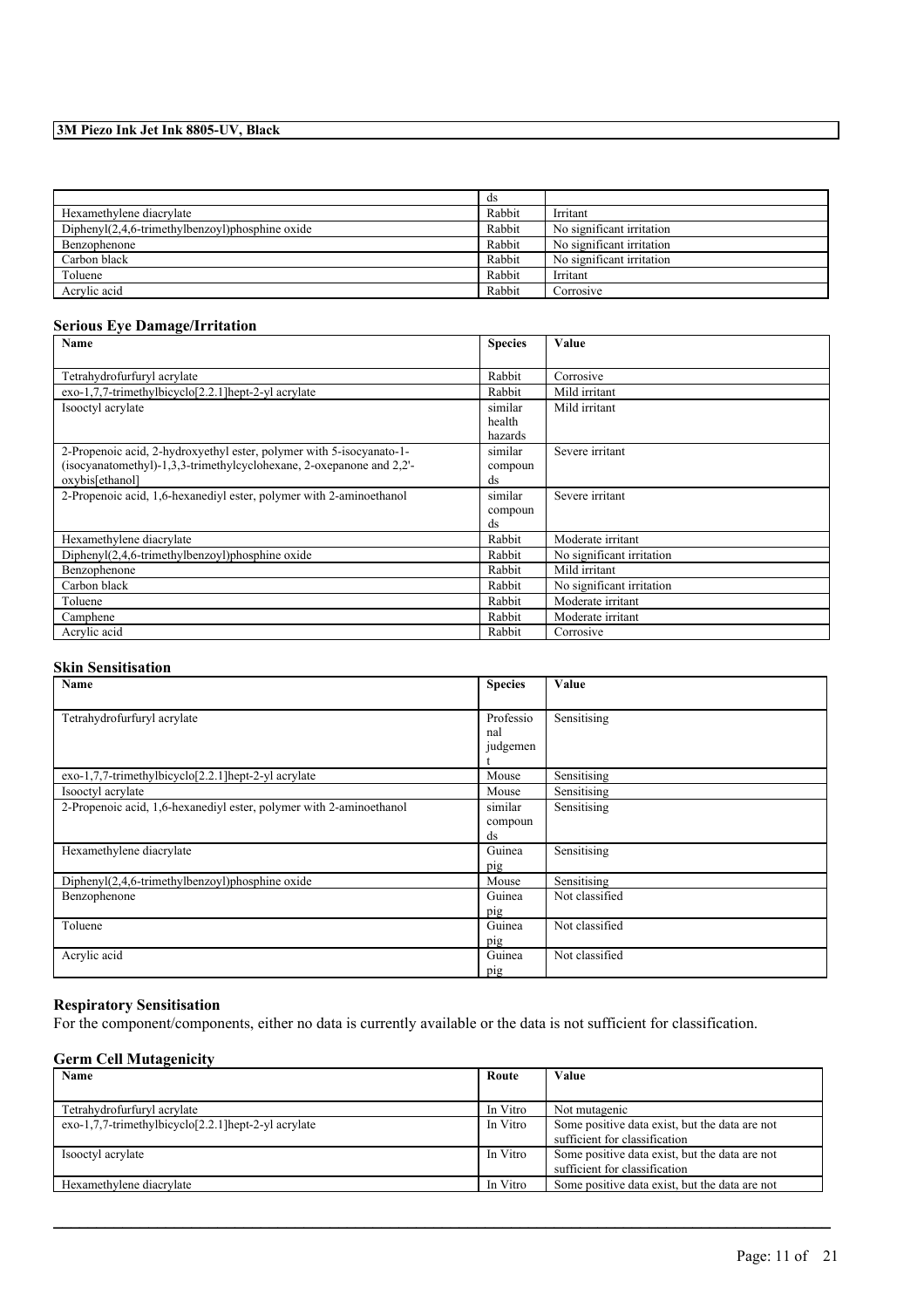|                                                    |          | sufficient for classification                  |
|----------------------------------------------------|----------|------------------------------------------------|
| $Dipheny I(2,4,6-trimethylbenzoyl)phosphine oxide$ | In Vitro | Not mutagenic                                  |
| Benzophenone                                       | In Vitro | Not mutagenic                                  |
| Benzophenone                                       | In vivo  | Not mutagenic                                  |
| Carbon black                                       | In Vitro | Not mutagenic                                  |
| Carbon black                                       | In vivo  | Some positive data exist, but the data are not |
|                                                    |          | sufficient for classification                  |
| Toluene                                            | In Vitro | Not mutagenic                                  |
| Toluene                                            | In vivo  | Not mutagenic                                  |
| Acrylic acid                                       | In vivo  | Not mutagenic                                  |
| Acrylic acid                                       | In Vitro | Some positive data exist, but the data are not |
|                                                    |          | sufficient for classification                  |

#### **Carcinogenicity**

| -<br><b>Name</b>         | Route      | <b>Species</b>                | Value                                                                           |
|--------------------------|------------|-------------------------------|---------------------------------------------------------------------------------|
| Isooctyl acrylate        | Dermal     | Mouse                         | Not carcinogenic                                                                |
| Hexamethylene diacrylate | Dermal     | Mouse                         | Not carcinogenic                                                                |
| Benzophenone             | Dermal     | Multiple<br>animal<br>species | Not carcinogenic                                                                |
| Benzophenone             | Ingestion  | Multiple<br>animal<br>species | Carcinogenic.                                                                   |
| Carbon black             | Dermal     | Mouse                         | Not carcinogenic                                                                |
| Carbon black             | Ingestion  | Mouse                         | Not carcinogenic                                                                |
| Carbon black             | Inhalation | Rat                           | Carcinogenic.                                                                   |
| Toluene                  | Dermal     | Mouse                         | Some positive data exist, but the data are not<br>sufficient for classification |
| Toluene                  | Ingestion  | Rat                           | Some positive data exist, but the data are not<br>sufficient for classification |
| Toluene                  | Inhalation | Mouse                         | Some positive data exist, but the data are not<br>sufficient for classification |
| Acrylic acid             | Ingestion  | Rat                           | Not carcinogenic                                                                |
| Acrylic acid             | Dermal     | Mouse                         | Some positive data exist, but the data are not<br>sufficient for classification |

### **Reproductive Toxicity**

#### **Reproductive and/or Developmental Effects**

| Name                        | Route             | Value                                  | <b>Species</b> | <b>Test result</b>                 | <b>Exposure</b><br><b>Duration</b>    |
|-----------------------------|-------------------|----------------------------------------|----------------|------------------------------------|---------------------------------------|
| Tetrahydrofurfuryl acrylate | Ingestion         | Toxic to female reproduction           | Rat            | <b>NOAEL 50</b><br>mg/kg/day       | premating<br>into lactation           |
| Tetrahydrofurfuryl acrylate | Dermal            | Toxic to male reproduction             | Rat            | <b>NOAEL 100</b><br>mg/kg/day      | 90 days                               |
| Tetrahydrofurfuryl acrylate | Ingestion         | Toxic to male reproduction             | Rat            | <b>NOAEL 35</b><br>mg/kg/day       | 90 days                               |
| Tetrahydrofurfuryl acrylate | Inhalation        | Toxic to male reproduction             | Rat            | NOAEL 0.6<br>mg/l                  | 90 days                               |
| Tetrahydrofurfuryl acrylate | Ingestion         | Toxic to development                   | Rat            | <b>NOAEL 50</b><br>mg/kg/day       | premating<br>into lactation           |
| Isooctyl acrylate           | Dermal            | Not classified for female reproduction | Rat            | <b>NOAEL 57</b><br>mg/kg/day       | premating $\&$<br>during<br>gestation |
| Isooctyl acrylate           | Dermal            | Not classified for male reproduction   | Rat            | <b>NOAEL 57</b><br>mg/kg/day       | premating &<br>during<br>gestation    |
| Isooctyl acrylate           | Dermal            | Not classified for development         | Rat            | <b>NOAEL 57</b><br>mg/kg/day       | premating $\&$<br>during<br>gestation |
| Isooctyl acrylate           | Ingestion         | Not classified for development         | Rat            | <b>NOAEL</b><br>1,000<br>mg/kg/day | during<br>organogenesis               |
| Hexamethylene diacrylate    | Not<br>specified. | Not classified for development         | Rat            | <b>NOAEL 750</b><br>mg/kg/day      | during<br>organogenesis               |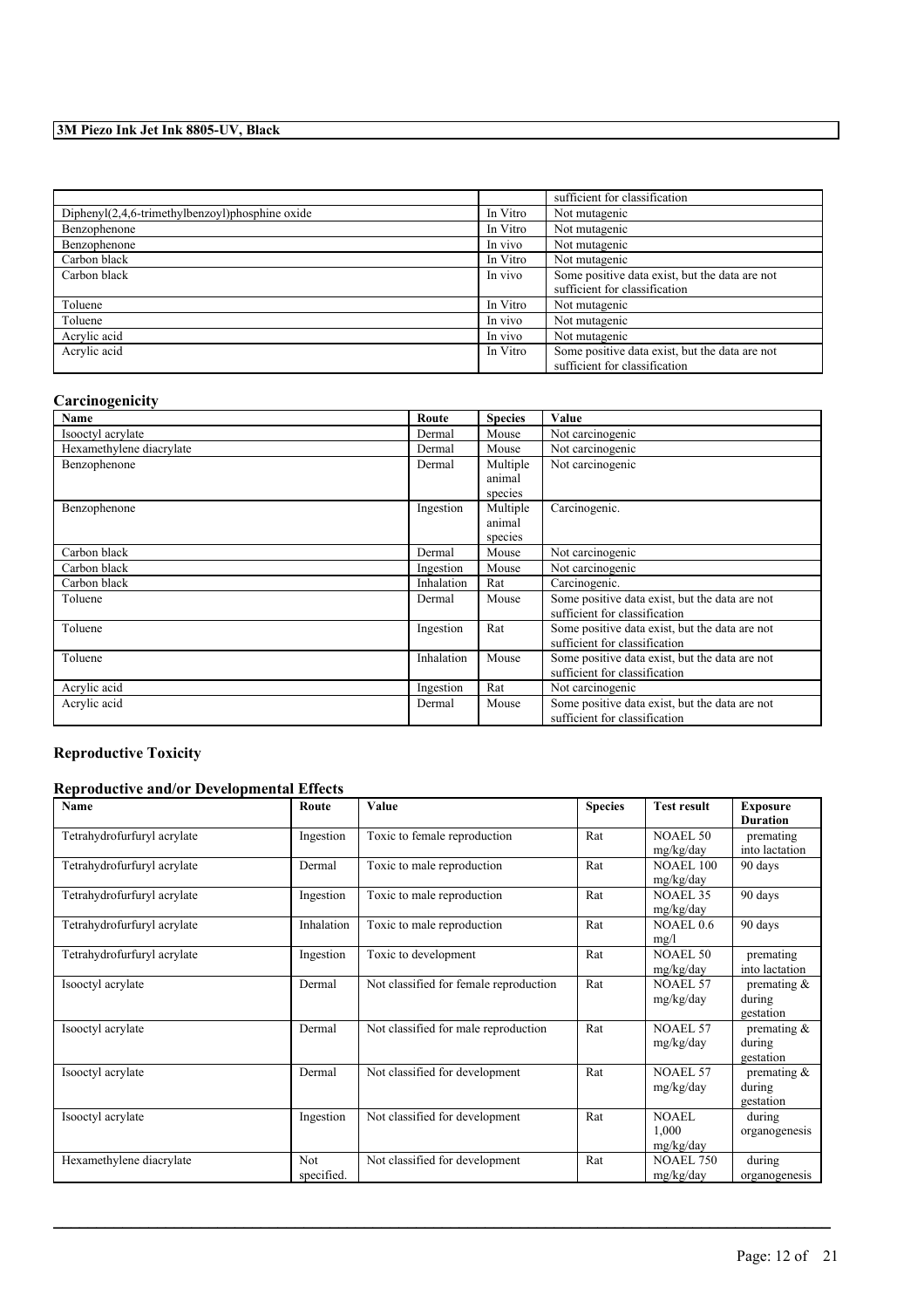| $Dipheny I(2,4,6-trimethylbenzoyl)phosphine$<br>oxide | Ingestion  | Not classified for development         | Rat    | <b>NOAEL 150</b><br>mg/kg/day | during<br>gestation         |
|-------------------------------------------------------|------------|----------------------------------------|--------|-------------------------------|-----------------------------|
| $Dipheny I(2,4,6-trimethylbenzoyl)phosphine$<br>oxide | Ingestion  | Toxic to female reproduction           | Rat    | <b>NOAEL 200</b><br>mg/kg/day | premating<br>into lactation |
| Diphenyl(2,4,6-trimethylbenzoyl)phosphine<br>oxide    | Ingestion  | Toxic to male reproduction             | Rat    | <b>NOAEL 60</b><br>mg/kg/day  | 85 days                     |
| Benzophenone                                          | Ingestion  | Not classified for female reproduction | Rat    | <b>NOAEL 100</b><br>mg/kg/day | 2 generation                |
| Benzophenone                                          | Ingestion  | Not classified for male reproduction   | Rat    | <b>NOAEL 80</b><br>mg/kg/day  | 2 generation                |
| Benzophenone                                          | Ingestion  | Not classified for development         | Rabbit | <b>NOAEL 25</b><br>mg/kg/day  | during<br>gestation         |
| Toluene                                               | Inhalation | Not classified for female reproduction | Human  | <b>NOAEL Not</b><br>available | occupational<br>exposure    |
| Toluene                                               | Inhalation | Not classified for male reproduction   | Rat    | <b>NOAEL 2.3</b><br>mg/l      | 1 generation                |
| Toluene                                               | Ingestion  | Toxic to development                   | Rat    | <b>LOAEL 520</b><br>mg/kg/day | during<br>gestation         |
| Toluene                                               | Inhalation | Toxic to development                   | Human  | <b>NOAEL Not</b><br>available | poisoning<br>and/or abuse   |
| Acrylic acid                                          | Ingestion  | Not classified for female reproduction | Rat    | <b>NOAEL 460</b><br>mg/kg/day | 2 generation                |
| Acrylic acid                                          | Ingestion  | Not classified for male reproduction   | Rat    | <b>NOAEL 460</b><br>mg/kg/day | 2 generation                |
| Acrylic acid                                          | Inhalation | Not classified for development         | Rat    | <b>NOAEL 1.1</b><br>mg/l      | during<br>organogenesis     |
| Acrylic acid                                          | Ingestion  | Not classified for development         | Rat    | <b>NOAEL 53</b><br>mg/kg/day  | 2 generation                |

### **Target Organ(s)**

### **Specific Target Organ Toxicity - single exposure**

| <b>Name</b>                                                                                                                                                                            | Route      | <b>Target Organ(s)</b>               | Value                                                                              | <b>Species</b>                 | <b>Test result</b>            | <b>Exposure</b><br><b>Duration</b> |
|----------------------------------------------------------------------------------------------------------------------------------------------------------------------------------------|------------|--------------------------------------|------------------------------------------------------------------------------------|--------------------------------|-------------------------------|------------------------------------|
| Tetrahydrofurfuryl acrylate                                                                                                                                                            | Inhalation | respiratory irritation               | May cause respiratory irritation                                                   | Human<br>and<br>animal         | <b>NOAEL Not</b><br>available |                                    |
| exo-1,7,7-<br>trimethylbicyclo $[2.2.1]$ hept<br>-2-yl acrylate                                                                                                                        | Inhalation | respiratory irritation               | Some positive data exist, but the<br>data are not sufficient for<br>classification | official<br>classifica<br>tion | <b>NOAEL Not</b><br>available |                                    |
| Isooctyl acrylate                                                                                                                                                                      | Inhalation | respiratory irritation               | Not classified                                                                     | Human                          | <b>NOAEL Not</b><br>available | occupational<br>exposure           |
| Isooctyl acrylate                                                                                                                                                                      | Ingestion  | central nervous<br>system depression | Not classified                                                                     | Rat                            | NOAEL<br>$5,000$ mg/kg        |                                    |
| 2-Propenoic acid, 2-<br>hydroxyethyl ester,<br>polymer with 5-isocyanato-<br>1-(isocyanatomethyl)-<br>$1, 3, 3-$<br>trimethylcyclohexane, 2-<br>oxepanone and 2,2'-<br>oxybis[ethanol] | Inhalation | respiratory irritation               | Some positive data exist, but the<br>data are not sufficient for<br>classification | similar<br>health<br>hazards   | <b>NOAEL Not</b><br>available |                                    |
| 2-Propenoic acid, 1,6-<br>hexanediyl ester, polymer<br>with 2-aminoethanol                                                                                                             | Inhalation | respiratory irritation               | Some positive data exist, but the<br>data are not sufficient for<br>classification | similar<br>health<br>hazards   | NOAEL Not<br>available        |                                    |
| Hexamethylene diacrylate                                                                                                                                                               | Inhalation | respiratory irritation               | Some positive data exist, but the<br>data are not sufficient for<br>classification | Human                          | <b>NOAEL Not</b><br>available |                                    |
| Toluene                                                                                                                                                                                | Inhalation | central nervous<br>system depression | May cause drowsiness or<br>dizziness                                               | Human                          | <b>NOAEL Not</b><br>available |                                    |
| Toluene                                                                                                                                                                                | Inhalation | respiratory irritation               | Some positive data exist, but the<br>data are not sufficient for<br>classification | Human                          | <b>NOAEL Not</b><br>available |                                    |
| Toluene                                                                                                                                                                                | Inhalation | immune system                        | Not classified                                                                     | Mouse                          | NOAEL<br>$0.004$ mg/l         | 3 hours                            |
| Toluene                                                                                                                                                                                | Ingestion  | central nervous<br>system depression | May cause drowsiness or<br>dizziness                                               | Human                          | NOAEL Not<br>available        | poisoning<br>and/or abuse          |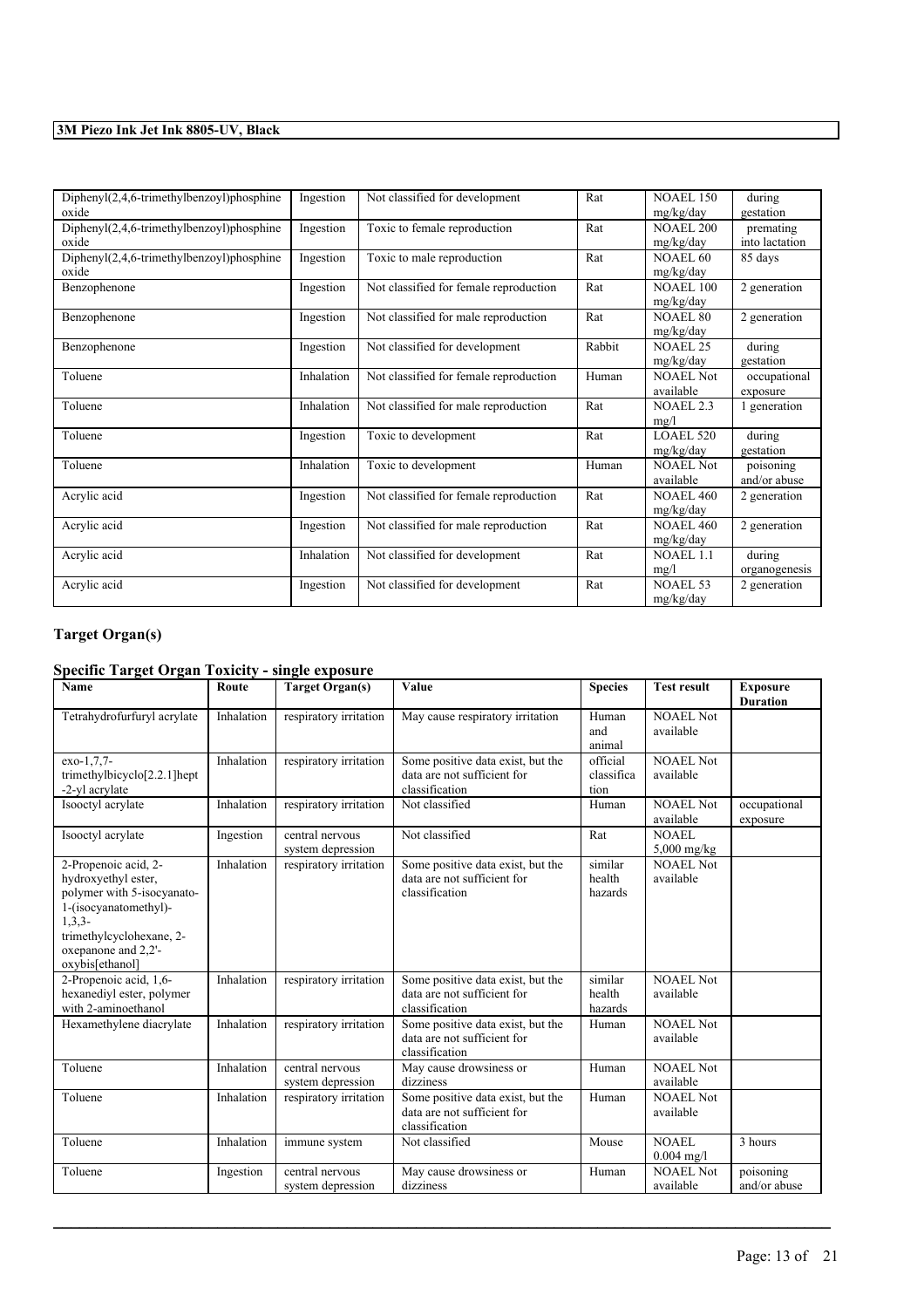| Acrylic acid | Inhalation | <sup>,</sup> irritation<br>respiratory | but the<br>Some positive data exist.<br>$\alpha$ | Human | <b>NOAEL</b><br>Not<br>11.11 |  |
|--------------|------------|----------------------------------------|--------------------------------------------------|-------|------------------------------|--|
|              |            |                                        | data are not sufficient for                      |       | available                    |  |
|              |            |                                        | classification                                   |       |                              |  |

### **Specific Target Organ Toxicity - repeated exposure**

| Name                                                          | Route      | <b>Target Organ(s)</b>                                                                                                                                                                                                                        | Value                                                                              | <b>Species</b> | <b>Test result</b>            | <b>Exposure</b><br><b>Duration</b>    |
|---------------------------------------------------------------|------------|-----------------------------------------------------------------------------------------------------------------------------------------------------------------------------------------------------------------------------------------------|------------------------------------------------------------------------------------|----------------|-------------------------------|---------------------------------------|
| Isooctyl acrylate                                             | Dermal     | heart   endocrine<br>system  <br>hematopoietic<br>system   liver  <br>immune system  <br>nervous system  <br>kidney and/or<br>bladder   respiratory<br>system                                                                                 | Not classified                                                                     | Rat            | NOAEL 57<br>mg/kg/day         | premating $\&$<br>during<br>gestation |
| Isooctyl acrylate                                             | Ingestion  | endocrine system  <br>liver   kidney and/or<br>bladder   heart  <br>bone, teeth, nails,<br>and/or hair $ $<br>hematopoietic<br>system   immune<br>system   muscles  <br>nervous system  <br>eyes   respiratory<br>system   vascular<br>system | Not classified                                                                     | Rat            | <b>NOAEL 600</b><br>mg/kg/day | 90 days                               |
| Hexamethylene diacrylate                                      | Dermal     | skin                                                                                                                                                                                                                                          | May cause damage to organs<br>though prolonged or repeated<br>exposure             | Mouse          | <b>LOAEL 70</b><br>mg/kg/day  | 80 weeks                              |
| Diphenyl $(2, 4, 6$ -<br>trimethylbenzoyl)phosphin<br>e oxide | Ingestion  | skin   blood   liver  <br>kidney and/or<br>bladder   nervous<br>system                                                                                                                                                                        | Not classified                                                                     | Rat            | NOAEL<br>1,000<br>mg/kg/day   | 90 days                               |
| Benzophenone                                                  | Ingestion  | kidney and/or<br>bladder                                                                                                                                                                                                                      | May cause damage to organs<br>though prolonged or repeated<br>exposure             | Rat            | <b>LOAEL 75</b><br>mg/kg/day  | 14 weeks                              |
| Benzophenone                                                  | Ingestion  | heart  <br>hematopoietic<br>system   liver  <br>immune system  <br>endocrine system  <br>bone, teeth, nails,<br>and/or hair   nervous<br>system   eyes  <br>respiratory system                                                                | Not classified                                                                     | Rat            | <b>NOAEL 850</b><br>mg/kg/day | 14 weeks                              |
| Carbon black                                                  | Inhalation | pneumoconiosis                                                                                                                                                                                                                                | Not classified                                                                     | Human          | <b>NOAEL Not</b><br>available | occupational<br>exposure              |
| Toluene                                                       | Inhalation | auditory system  <br>eyes   olfactory<br>system                                                                                                                                                                                               | Causes damage to organs through<br>prolonged or repeated exposure                  | Human          | <b>NOAEL Not</b><br>available | poisoning<br>and/or abuse             |
| Toluene                                                       | Inhalation | nervous system                                                                                                                                                                                                                                | May cause damage to organs<br>though prolonged or repeated<br>exposure             | Human          | <b>NOAEL Not</b><br>available | poisoning<br>and/or abuse             |
| Toluene                                                       | Inhalation | respiratory system                                                                                                                                                                                                                            | Some positive data exist, but the<br>data are not sufficient for<br>classification | Rat            | LOAEL <sub>2.3</sub><br>mg/l  | 15 months                             |
| Toluene                                                       | Inhalation | heart   liver   kidney<br>and/or bladder                                                                                                                                                                                                      | Not classified                                                                     | Rat            | <b>NOAEL 11.3</b><br>mg/l     | 15 weeks                              |
| Toluene                                                       | Inhalation | endocrine system                                                                                                                                                                                                                              | Not classified                                                                     | Rat            | <b>NOAEL 1.1</b><br>mg/l      | 4 weeks                               |
| Toluene                                                       | Inhalation | immune system                                                                                                                                                                                                                                 | Not classified                                                                     | Mouse          | <b>NOAEL Not</b><br>available | 20 days                               |
| Toluene                                                       | Inhalation | bone, teeth, nails,<br>and/or hair                                                                                                                                                                                                            | Not classified                                                                     | Mouse          | NOAEL 1.1<br>mg/l             | 8 weeks                               |
| Toluene                                                       | Inhalation | hematopoietic<br>system   vascular                                                                                                                                                                                                            | Not classified                                                                     | Human          | <b>NOAEL Not</b><br>available | occupational<br>exposure              |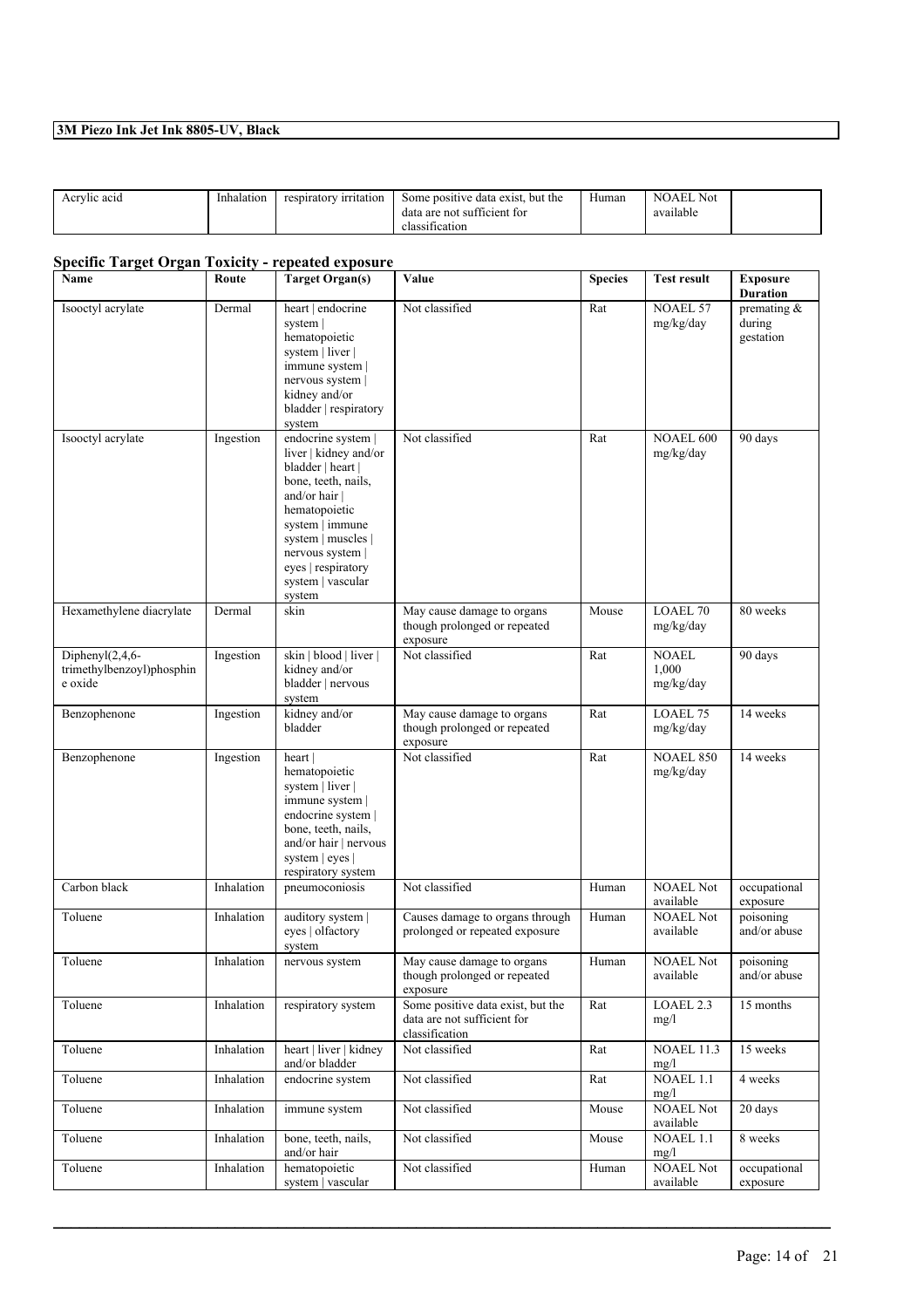|         |            | system                           |                                                                                    |                               |                                    |          |
|---------|------------|----------------------------------|------------------------------------------------------------------------------------|-------------------------------|------------------------------------|----------|
| Toluene | Inhalation | gastrointestinal tract           | Not classified                                                                     | Multiple<br>animal<br>species | <b>NOAEL 11.3</b><br>mg/l          | 15 weeks |
| Toluene | Ingestion  | nervous system                   | Some positive data exist, but the<br>data are not sufficient for<br>classification | Rat                           | <b>NOAEL 625</b><br>mg/kg/day      | 13 weeks |
| Toluene | Ingestion  | heart                            | Not classified                                                                     | Rat                           | NOAEL<br>2,500<br>mg/kg/day        | 13 weeks |
| Toluene | Ingestion  | liver   kidney and/or<br>bladder | Not classified                                                                     | Multiple<br>animal<br>species | <b>NOAEL</b><br>2,500<br>mg/kg/day | 13 weeks |
| Toluene | Ingestion  | hematopoietic<br>system          | Not classified                                                                     | Mouse                         | <b>NOAEL 600</b><br>mg/kg/day      | 14 days  |
| Toluene | Ingestion  | endocrine system                 | Not classified                                                                     | Mouse                         | <b>NOAEL 105</b><br>mg/kg/day      | 28 days  |
| Toluene | Ingestion  | immune system                    | Not classified                                                                     | Mouse                         | <b>NOAEL 105</b><br>mg/kg/day      | 4 weeks  |

#### **Aspiration Hazard**

| $\mathbf{v}$     | $ -$       |
|------------------|------------|
| Name             | Value      |
| <b>CONTINUES</b> | Aspiration |
| oluene           | hazarc     |

Please contact the address or phone number listed on the first page of the SDS for additional toxicological information **on this material and/or its components.**

### **SECTION 12: Ecological information**

The information below may not agree with the EU material classification in Section 2 and/or the ingredient classifications in Section 3 if specific ingredient classifications are mandated by a competent authority. In addition, statements and data presented in Section 12 are based on UN GHS calculation rules and classifications derived from **3M assessments.**

#### **12.1. Toxicity**

No product test data available.

| <b>Material</b>                                                                                                                                                      | $\overline{CAS}$ # | <b>Organism</b> | <b>Type</b>                                                 | Exposure  | Test endpoint | <b>Test result</b> |
|----------------------------------------------------------------------------------------------------------------------------------------------------------------------|--------------------|-----------------|-------------------------------------------------------------|-----------|---------------|--------------------|
| 2-Propenoic acid, 2-<br>hydroxyethyl ester,<br>polymer with 5-<br>isocyanato-1-<br>(isocyanatomethyl)-<br>$1,3,3-$<br>trimethylcyclohexane,<br>2-oxepanone and 2.2'- | 72162-39-1         |                 | Data not available<br>or insufficient for<br>classification |           |               |                    |
| oxybis[ethanol]                                                                                                                                                      | 5888-33-5          |                 |                                                             |           |               |                    |
| $exo-1.7.7-$<br>trimethylbicyclo[2.2.1]<br>hept-2-yl acrylate                                                                                                        |                    | Green algae     | Experimental                                                | 72 hours  | <b>EC50</b>   | $1.98$ mg/l        |
| $exo-1,7,7-$<br>trimethylbicyclo $[2.2.1]$<br>hept-2-yl acrylate                                                                                                     | 5888-33-5          | Zebra Fish      | Experimental                                                | 196 hours | LC50          | $0.704$ mg/l       |
| $exo-1,7,7-$<br>trimethylbicyclo $[2.2.1]$<br>hept-2-yl acrylate                                                                                                     | 5888-33-5          | Green Algae     | Experimental                                                | 72 hours  | <b>NOEC</b>   | $0.405$ mg/l       |
| $exo-1,7,7-$<br>trimethylbicyclo $[2.2.1]$<br>hept-2-yl acrylate                                                                                                     | 5888-33-5          | Water flea      | Experimental                                                | 21 days   | <b>NOEC</b>   | $0.092$ mg/l       |
| Isooctyl acrylate                                                                                                                                                    | 29590-42-9         | Green algae     | Estimated                                                   | 72 hours  | <b>EC50</b>   | $0.535$ mg/l       |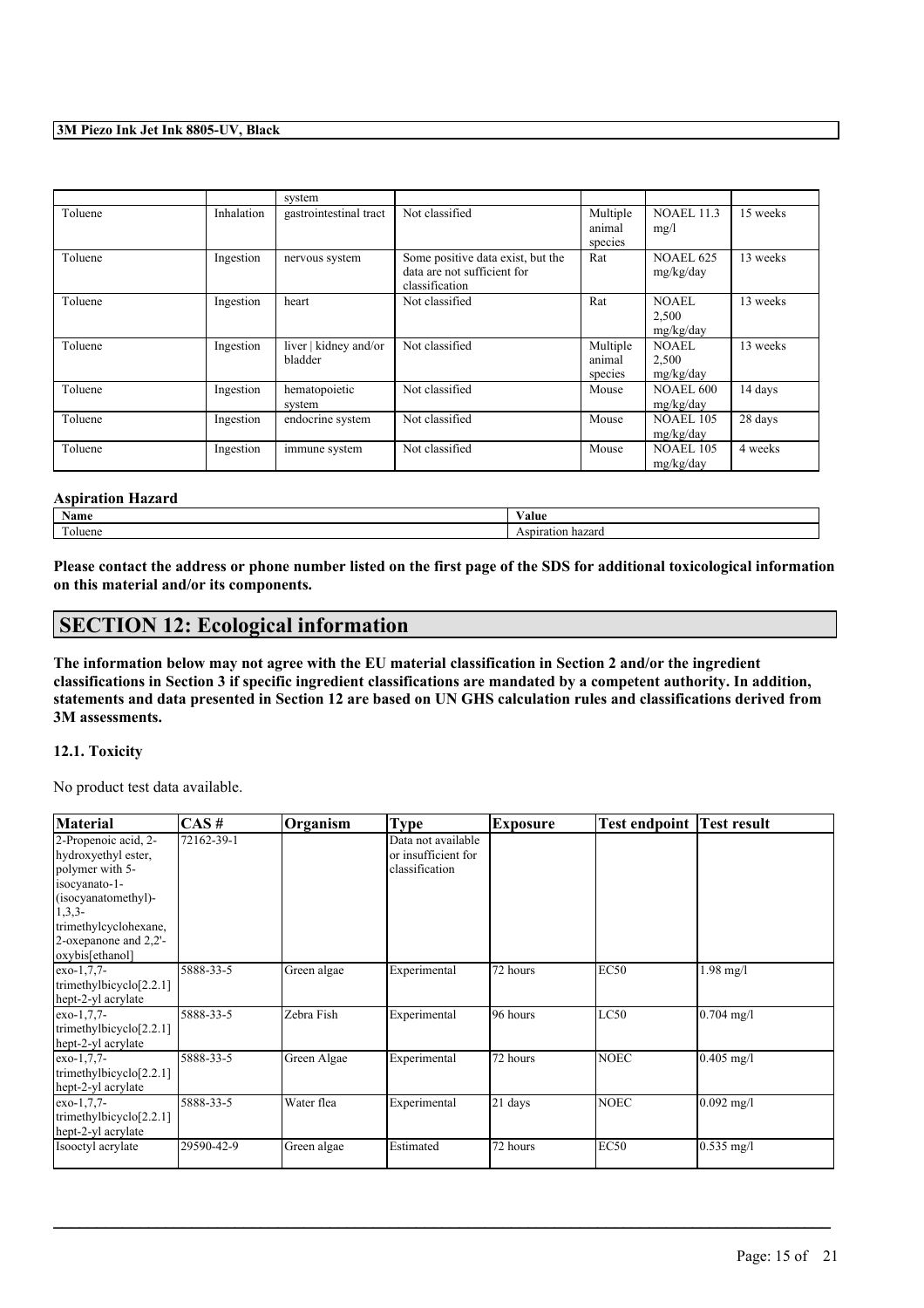| Isooctyl acrylate                                                              | 29590-42-9    | Fathead minnow       | Experimental                                                | 96 hours | LC50                        | $0.67$ mg/l                    |
|--------------------------------------------------------------------------------|---------------|----------------------|-------------------------------------------------------------|----------|-----------------------------|--------------------------------|
| Isooctyl acrylate                                                              | 29590-42-9    | Water flea           | Experimental                                                | 48 hours | <b>EC50</b>                 | $0.4$ mg/l                     |
| Isooctyl acrylate                                                              | 29590-42-9    | Water flea           | Experimental                                                | 21 days  | <b>NOEC</b>                 | $0.065$ mg/l                   |
| Tetrahydrofurfuryl<br>acrylate                                                 | 2399-48-6     | Green algae          | Experimental                                                | 72 hours | <b>EC50</b>                 | $3.92$ mg/l                    |
| Tetrahydrofurfuryl<br>acrylate                                                 | 2399-48-6     | Water flea           | Experimental                                                | 48 hours | <b>EC50</b>                 | 37.7 mg/l                      |
| Tetrahydrofurfuryl<br>acrylate                                                 | 2399-48-6     | Zebra Fish           | Experimental                                                | 96 hours | LC50                        | 7.32 mg/l                      |
| Tetrahydrofurfuryl<br>acrylate                                                 | 2399-48-6     | Green algae          | Experimental                                                | 72 hours | Effect<br>Concentration 10% | $2.48$ mg/l                    |
| 2-Propenoic acid, 1,6-<br>hexanediyl ester,<br>polymer with 2-<br>aminoethanol | 67906-98-3    |                      | Data not available<br>or insufficient for<br>classification |          |                             |                                |
| Hexamethylene<br>diacrylate                                                    | 13048-33-4    | Golden Orfe          | Experimental                                                | 96 hours | LC50                        | $4.6$ mg/l                     |
| Hexamethylene<br>diacrylate                                                    | 13048-33-4    | Green algae          | Experimental                                                | 72 hours | <b>EC50</b>                 | $1.5$ mg/l                     |
| Hexamethylene<br>diacrylate                                                    | 13048-33-4    | Water flea           | Experimental                                                | 48 hours | <b>EC50</b>                 | $2.6 \overline{\mathrm{mg/l}}$ |
| Hexamethylene<br>diacrylate                                                    | 13048-33-4    | Green algae          | Experimental                                                | 72 hours | Effect<br>Concentration 10% | $0.585$ mg/l                   |
| Diphenyl $(2, 4, 6$ -<br>trimethylbenzoyl)phosp<br>hine oxide                  | 75980-60-8    | Water flea           | Experimental                                                | 48 hours | <b>EC50</b>                 | $3.53$ mg/l                    |
| Diphenyl $(2, 4, 6$ -<br>trimethylbenzoyl)phosp<br>hine oxide                  | 75980-60-8    | Zebra Fish           | Experimental                                                | 96 hours | LC50                        | mg/l                           |
| Diphenyl $(2, 4, 6$ -<br>trimethylbenzoyl)phosp<br>hine oxide                  | 75980-60-8    | Green algae          | Experimental                                                | 72 hours | Effect<br>Concentration 10% | $1.56$ mg/l                    |
| Benzophenone                                                                   | 119-61-9      | Fathead minnow       | Experimental                                                | 96 hours | LC50                        | 10.89 mg/l                     |
| Benzophenone                                                                   | $119-61-9$    | Green Algae          | Experimental                                                | 72 hours | <b>EC50</b>                 | $3.5$ mg/l                     |
| Benzophenone                                                                   | 119-61-9      | Water flea           | Experimental                                                | 48 hours | <b>EC50</b>                 | $6.8$ mg/l                     |
| Benzophenone                                                                   | 119-61-9      | Fathead minnow       | Experimental                                                | 7 days   | <b>NOEC</b>                 | $2.1$ mg/l                     |
| Benzophenone                                                                   | 119-61-9      | Green Algae          | Experimental                                                | 72 hours | <b>NOEC</b>                 | $1$ mg/ $1$                    |
| Benzophenone                                                                   | 119-61-9      | Water flea           | Experimental                                                | 21 days  | <b>NOEC</b>                 | $0.2$ mg/l                     |
| Carbon black                                                                   | 1333-86-4     |                      | Data not available<br>or insufficient for<br>classification |          |                             |                                |
| Acrylic acid                                                                   | $79 - 10 - 7$ | Green algae          | Experimental                                                | 72 hours | EC <sub>50</sub>            | $0.13$ mg/l                    |
| Acrylic acid                                                                   | $79-10-7$     | Rainbow trout        | Experimental                                                | 96 hours | LC50                        | $27$ mg/l                      |
| Acrylic acid                                                                   | $79 - 10 - 7$ | Water flea           | Experimental                                                | 48 hours | <b>EC50</b>                 | $47$ mg/l                      |
| Acrylic acid                                                                   | $79-10-7$     | Green algae          | Experimental                                                | 72 hours | Effect<br>Concentration 10% | $0.03 \text{ mg/l}$            |
| Acrylic acid                                                                   | 79-10-7       | Water flea           | Experimental                                                | 21 days  | NOEC                        | $3.8$ mg/l                     |
| Camphene                                                                       | $79 - 92 - 5$ | Green Algae          | Experimental                                                | 72 hours | EC <sub>50</sub>            | $1.75$ mg/l                    |
| Camphene                                                                       | 79-92-5       | Sheepshead<br>Minnow | Experimental                                                | 96 hours | LC50                        | $1.9$ mg/l                     |
| Camphene                                                                       | 79-92-5       | Water flea           | Experimental                                                | 48 hours | EC <sub>50</sub>            | $0.72 \text{ mg}/1$            |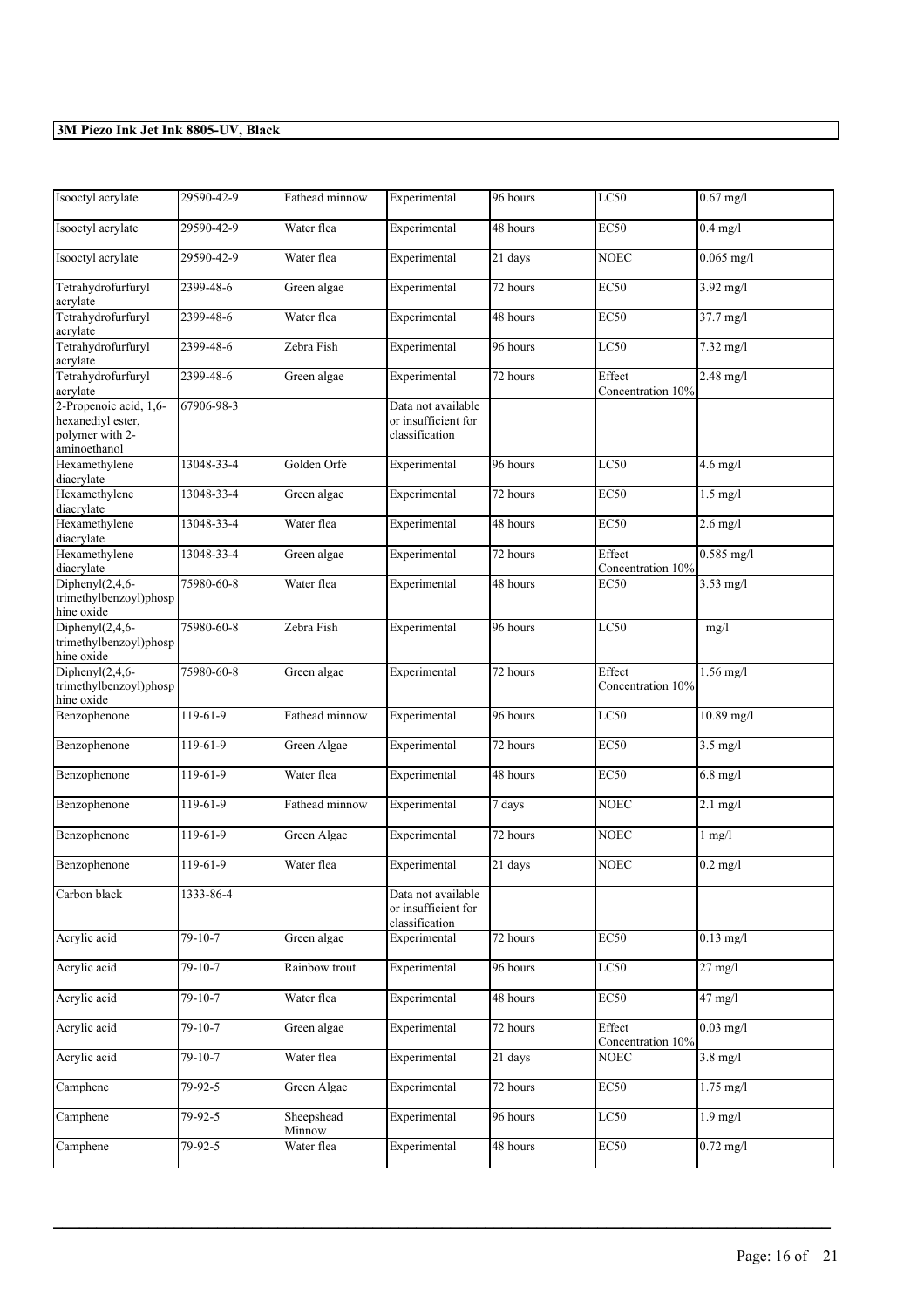| Camphene | 79-92-5  | Zebra Fish  | Experimental | 96 hours  | LC50        | $0.72 \text{ mg}$ /1 |
|----------|----------|-------------|--------------|-----------|-------------|----------------------|
| Camphene | 79-92-5  | Green Algae | Experimental | 72 hours  | <b>NOEC</b> | $0.07$ mg/l          |
| Toluene  | 108-88-3 | Coho Salmon | Experimental | 96 hours  | LC50        | $5.5$ mg/l           |
| Toluene  | 108-88-3 | Fish other  | Experimental | 96 hours  | LC50        | $6.41 \text{ mg}/1$  |
| Toluene  | 108-88-3 | Green Algae | Experimental | 72 hours  | EC50        | $12.5 \text{ mg}/1$  |
| Toluene  | 108-88-3 | Water flea  | Experimental | 148 hours | EC50        | $3.78 \text{ mg}$ /l |
| Toluene  | 108-88-3 | Coho salmon | Experimental | 40 days   | <b>NOEC</b> | $3.2 \text{ mg/l}$   |
| Toluene  | 108-88-3 | Water flea  | Experimental | 7 days    | <b>NOEC</b> | $0.74 \text{ mg}$ /l |

### **12.2. Persistence and degradability**

| <b>Material</b>                                                                                                                                                                  | <b>CAS Nbr</b> | <b>Test type</b>                  | <b>Duration</b>   | <b>Study Type</b>                | <b>Test result</b>                 | Protocol                               |
|----------------------------------------------------------------------------------------------------------------------------------------------------------------------------------|----------------|-----------------------------------|-------------------|----------------------------------|------------------------------------|----------------------------------------|
| 2-Propenoic acid, 2-<br>hydroxyethyl ester, polymer<br>with 5-isocyanato-1-<br>$(isocyanatomethyl)-1,3,3-$<br>trimethylcyclohexane, 2-<br>oxepanone and 2,2'-<br>oxybis[ethanol] | 72162-39-1     | Data not availbl-<br>insufficient |                   |                                  | N/A                                |                                        |
| exo-1,7,7-<br>trimethylbicyclo[2.2.1]hept-<br>2-yl acrylate                                                                                                                      | 5888-33-5      | Experimental<br>Biodegradation    | $28$ days         | CO2 evolution                    | 57 % weight                        | OECD 310 CO2 Headspace                 |
| Isooctyl acrylate                                                                                                                                                                | 29590-42-9     | Estimated<br>Photolysis           |                   | Photolytic half-life<br>(in air) | 1.45-1.78 days<br>(t 1/2)          | Other methods                          |
| Isooctyl acrylate                                                                                                                                                                | 29590-42-9     | Experimental<br>Biodegradation    | 28 days           | <b>BOD</b>                       | 93 % weight                        | OECD 301D - Closed bottle<br>test      |
| Tetrahydrofurfuryl acrylate                                                                                                                                                      | 2399-48-6      | Experimental<br>Bioconcentration  |                   | Log Kow                          | 0.81                               | Other methods                          |
| Tetrahydrofurfuryl acrylate                                                                                                                                                      | 2399-48-6      | Experimental<br>Biodegradation    | $28 \text{ days}$ | <b>BOD</b>                       | 77.7%<br><b>BOD/ThBOD</b>          | OECD 301F - Manometric<br>respirometry |
| 2-Propenoic acid, 1,6-<br>hexanediyl ester, polymer<br>with 2-aminoethanol                                                                                                       | 67906-98-3     | Data not availbl-<br>insufficient |                   |                                  | N/A                                |                                        |
| Hexamethylene diacrylate                                                                                                                                                         | 13048-33-4     | Experimental<br>Biodegradation    | 28 days           | CO2 evolution                    | 60-70 %<br>weight                  | OECD 310 CO2 Headspace                 |
| Diphenyl $(2, 4, 6$ -<br>trimethylbenzoyl)phosphine<br>oxide                                                                                                                     | 75980-60-8     | Experimental<br>Biodegradation    | 28 days           | <b>BOD</b>                       | $\leq 10 \%$<br><b>BOD/ThBOD</b>   | OECD 301F - Manometric<br>respirometry |
| Benzophenone                                                                                                                                                                     | 119-61-9       | Experimental<br>Biodegradation    | 28 days           | <b>BOD</b>                       | 66-84 %<br>weight                  | OECD 301F - Manometric<br>respirometry |
| Carbon black                                                                                                                                                                     | 1333-86-4      | Data not availbl-<br>insufficient |                   |                                  | N/A                                |                                        |
| Acrylic acid                                                                                                                                                                     | 79-10-7        | Experimental<br>Biodegradation    | 28 days           | <b>BOD</b>                       | 81 % weight                        | OECD 301D - Closed bottle<br>test      |
| Camphene                                                                                                                                                                         | 79-92-5        | Experimental<br>Photolysis        |                   | Photolytic half-life<br>(in air) | $\sqrt{7.2}$ hours (t<br>1/2)      | Other methods                          |
| Camphene                                                                                                                                                                         | 79-92-5        | Experimental<br>Biodegradation    | 28 days           | <b>BOD</b>                       | $2\frac{9}{6}$<br><b>BOD/ThBOD</b> | OECD 301C - MITI test (I)              |
| Toluene                                                                                                                                                                          | 108-88-3       | Experimental<br>Photolysis        |                   | Photolytic half-life<br>(in air) | 5.2 days (t $1/2$ )                | Other methods                          |
| Toluene                                                                                                                                                                          | 108-88-3       | Experimental<br>Biodegradation    | 20 days           | <b>BOD</b>                       | 80 % weight                        |                                        |

### **12.3 : Bioaccumulative potential**

| terial                                                  | - -<br>் ெ<br>$\sim$<br>ı.<br>VV.<br>AS. | $\sim$<br>est<br>tvne        | Juration | $\sim$<br>$\mathbf{C}$<br>.Stur<br>vpe<br> | œ<br>result<br>. AC | . .<br> Protocol |
|---------------------------------------------------------|------------------------------------------|------------------------------|----------|--------------------------------------------|---------------------|------------------|
| <b>The Second Service</b><br>∼<br>2-Propenoic<br>`acid. | $\sim$<br>39-<br>162-                    | ⊅ata<br>t available<br>. not | N/A      | N<br>11/11                                 | N<br>.              | INI<br>11/11     |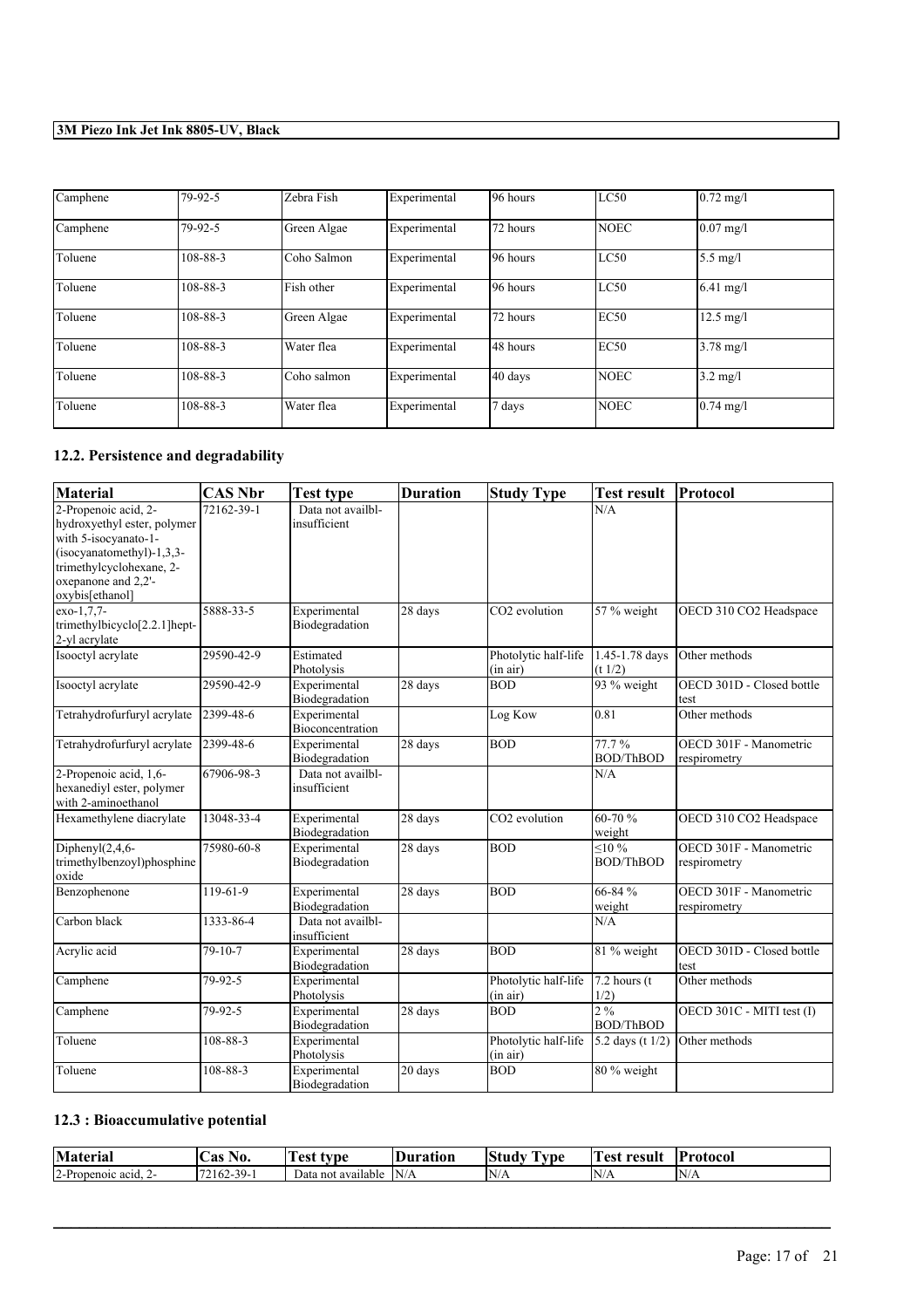|                                          |            | or insufficient for      |          |                        |          |                       |
|------------------------------------------|------------|--------------------------|----------|------------------------|----------|-----------------------|
| hydroxyethyl ester,                      |            |                          |          |                        |          |                       |
| polymer with 5-isocyanato-               |            | classification           |          |                        |          |                       |
| 1-(isocyanatomethyl)-                    |            |                          |          |                        |          |                       |
| $1,3,3-$                                 |            |                          |          |                        |          |                       |
| trimethylcyclohexane, 2-                 |            |                          |          |                        |          |                       |
| oxepanone and 2,2'-                      |            |                          |          |                        |          |                       |
| oxybis[ethanol]                          |            |                          |          |                        |          |                       |
| exo-1,7,7-                               | 5888-33-5  | <b>Estimated BCF -</b>   | 56 hours | <b>Bioaccumulation</b> | 37       | <b>OECD 305E -</b>    |
| trimethylbicyclo <sup>[2.2.1]</sup> hept |            | Other                    |          | factor                 |          | Bioaccumulation flow- |
| -2-yl acrylate                           |            |                          |          |                        |          | through fish test     |
| Isooctyl acrylate                        | 29590-42-9 | Estimated                |          | <b>Bioaccumulation</b> | 120-940  | Other methods         |
|                                          |            | <b>Bioconcentration</b>  |          | factor                 |          |                       |
| 2-Propenoic acid, 1,6-                   | 67906-98-3 | Data not available       | N/A      | N/A                    | N/A      | N/A                   |
| hexanediyl ester, polymer                |            | or insufficient for      |          |                        |          |                       |
| with 2-aminoethanol                      |            | classification           |          |                        |          |                       |
| Hexamethylene diacrylate                 | 13048-33-4 | Experimental             |          | Log Kow                | 2.81     | Other methods         |
|                                          |            | Bioconcentration         |          |                        |          |                       |
| Diphenyl $(2,4,6$ -                      | 75980-60-8 | <b>Experimental BCF-</b> | 56 days  | <b>Bioaccumulation</b> | $<$ 40   | Other methods         |
| trimethylbenzoyl)phosphin                |            | Carp                     |          | factor                 |          |                       |
| e oxide                                  |            |                          |          |                        |          |                       |
| Benzophenone                             | 119-61-9   | Experimental BCF -       | 56 days  | Bioaccumulation        | <12      | Other methods         |
|                                          |            | Other                    |          | factor                 |          |                       |
| Carbon black                             | 1333-86-4  | Data not available       | N/A      | N/A                    | N/A      | N/A                   |
|                                          |            | or insufficient for      |          |                        |          |                       |
|                                          |            | classification           |          |                        |          |                       |
| Acrylic acid                             | 79-10-7    | Experimental             |          | Log Kow                | 0.46     | Other methods         |
|                                          |            | Bioconcentration         |          |                        |          |                       |
| Camphene                                 | 79-92-5    | <b>Experimental BCF-</b> | 56 days  | <b>Bioaccumulation</b> | 606-1290 | OECD 305C-Bioaccum    |
|                                          |            | Carp                     |          | factor                 |          | degree fish           |
| Toluene                                  | 108-88-3   | Experimental             |          | Log Kow                | 2.73     | Other methods         |
|                                          |            | Bioconcentration         |          |                        |          |                       |

#### **12.4. Mobility in soil**

Please contact manufacturer for more details

#### **12.5. Results of the PBT and vPvB assessment**

This material does not contain any substances that are assessed to be a PBT or vPvB

#### **12.6. Other adverse effects**

No information available.

### **SECTION 13: Disposal considerations**

#### **13.1 Waste treatment methods**

Dispose of contents/ container in accordance with the local/regional/national/international regulations.

Dispose of completely cured (or polymerized) material in a permitted industrial waste facility. Dispose of waste product in a permitted industrial waste facility. As a disposal alternative, incinerate in a permitted waste incineration facility. As a disposal alternative, incinerate uncured product in a permitted waste incineration facility. Proper destruction may require the use of additional fuel during incineration processes. If no other disposal options are available, waste product that has been completely cured or polymerised may be placed in a landfill properly designed for industrial waste. Empty drums/barrels/containers used for transporting and handling hazardous chemicals (chemical substances/mixtures/preparations classified as Hazardous as per applicable regulations) shall be considered, stored, treated & disposed of as hazardous wastes unless otherwise defined by applicable waste regulations. Consult with the respective regulating authorities to determine the available treatment and disposal facilities.

The coding of a waste stream is based on the application of the product by the consumer. Since this is out of the control of 3M, no waste code(s) for products after use will be provided. Please refer to the European Waste Code (EWC - 2000/532/EC and amendments) to assign the correct waste code to your waste stream. Ensure national and/or regional regulations are complied with and always use a licensed waste contractor.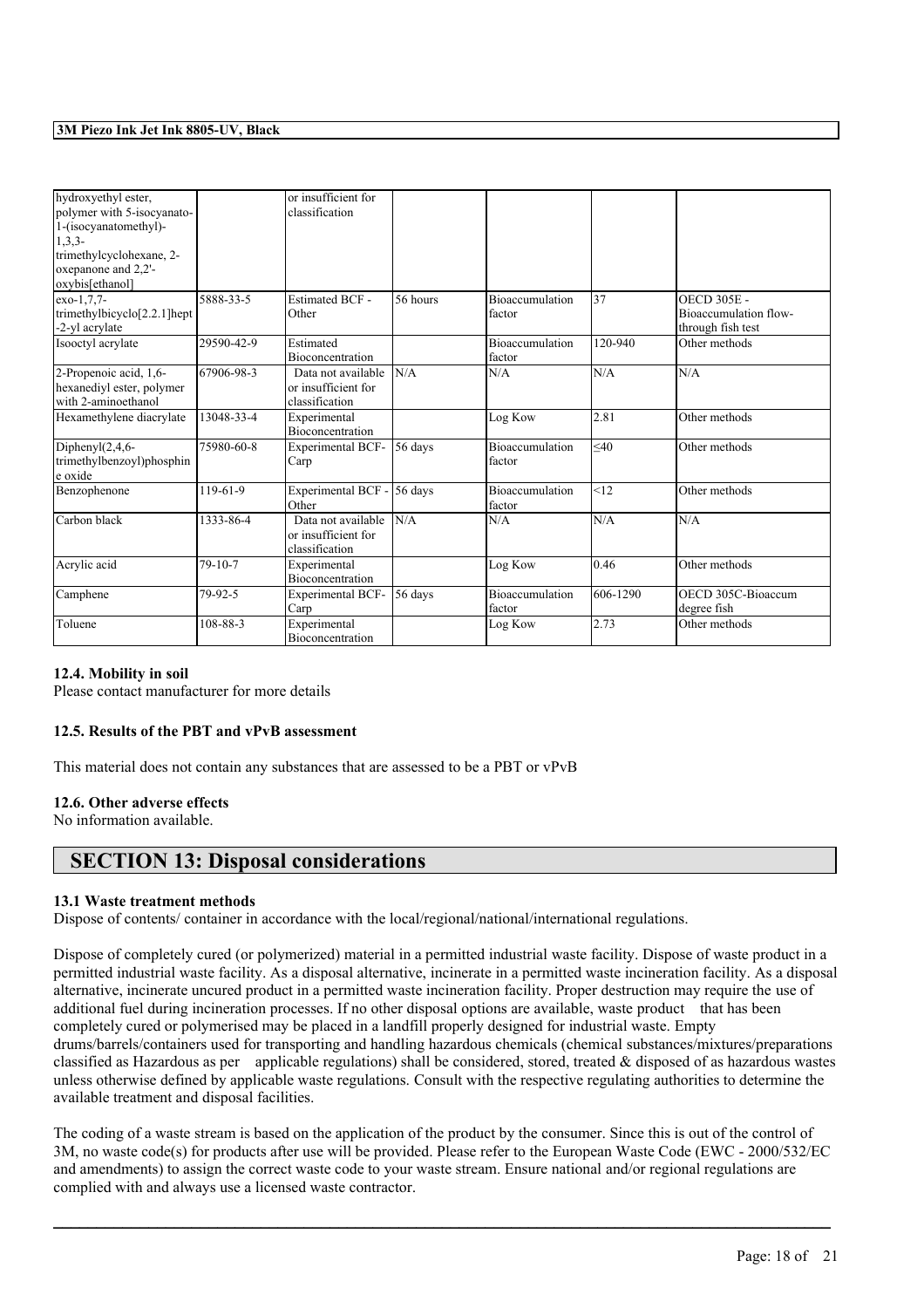**EU waste code (product as sold)**

080312\* Waste ink containing dangerous substances

### **SECTION 14: Transportation information**

#### 75-0302-4891-0

**ADR/RID:** UN3082, NOT RESTRICTED AS PER SPECIAL PROVISION 375, ENVIRONMENTALLY HAZARDOUS SUBSTANCE EXEMPTION, (ZINC OXIDE), III, --.

**IMDG-CODE:** UN3082, NOT RESTRICTED AS PER IMDG CODE 2.10.2.7, MARINE POLLUTANT EXCEPTION, (ZINC OXIDE), III, IMDG-Code segregation code: NONE, EMS: --. **ICAO/IATA:** UN3082, NOT RESTRICTED AS PER SPECIAL PROVISION A197, ENVIRONMENTALLY HAZARDOUS SUBSTANCE EXCEPTION, (ZINC OXIDE), III.

### **SECTION 15: Regulatory information**

#### **15.1. Safety, health and environmental regulations/legislation specific for the substance or mixture**

| Carcinogenicity |                |                                              |                             |
|-----------------|----------------|----------------------------------------------|-----------------------------|
| Ingredient      | <b>CAS Nbr</b> | <b>Classification</b>                        | <b>Regulation</b>           |
| Acrylic acid    | $79 - 10 - 7$  | Gr. 3: Not classifiable                      | <b>International Agency</b> |
|                 |                |                                              | for Research on Cancer      |
| Benzophenone    | $119-61-9$     | Grp. 2B: Possible human International Agency |                             |
|                 |                | carc.                                        | for Research on Cancer      |
| Carbon black    | 1333-86-4      | Grp. 2B: Possible human International Agency |                             |
|                 |                | carc.                                        | for Research on Cancer      |
| Toluene         | 108-88-3       | Gr. 3: Not classifiable                      | <b>International Agency</b> |
|                 |                |                                              | for Research on Cancer      |

#### **Restrictions on the manufacture, placing on the market and use:**

The following substance(s) contained in this product is/are subject through Annex XVII of REACH regulation to restrictions on the manufacture, placing on the market and use when present in certain dangerous substances, mixtures and articles. Users of this product are required to comply with the restrictions placed upon it by the aforementioned provision.

| Ingredient                                                                                    | <b>CAS Nbr</b> |
|-----------------------------------------------------------------------------------------------|----------------|
| <b>Toluene</b>                                                                                | 108-88-3       |
| Restriction status: listed in REACH Annex XVII                                                |                |
| Restricted uses: See Annex XVII to Regulation (EC) No 1907/2006 for Conditions of Restriction |                |

#### **15.2. Chemical Safety Assessment**

A chemical safety assessment has not been carried out for this mixture. Chemical safety assessments for the contained substances may have been carried out by the registrants of the substances in accordance with Regulation (EC) No 1907/2006, as amended.

 $\mathcal{L}_\mathcal{L} = \mathcal{L}_\mathcal{L} = \mathcal{L}_\mathcal{L} = \mathcal{L}_\mathcal{L} = \mathcal{L}_\mathcal{L} = \mathcal{L}_\mathcal{L} = \mathcal{L}_\mathcal{L} = \mathcal{L}_\mathcal{L} = \mathcal{L}_\mathcal{L} = \mathcal{L}_\mathcal{L} = \mathcal{L}_\mathcal{L} = \mathcal{L}_\mathcal{L} = \mathcal{L}_\mathcal{L} = \mathcal{L}_\mathcal{L} = \mathcal{L}_\mathcal{L} = \mathcal{L}_\mathcal{L} = \mathcal{L}_\mathcal{L}$ 

### **SECTION 16: Other information**

#### **List of relevant H statements**

| EUH071            | Corrosive to the respiratory tract. |
|-------------------|-------------------------------------|
| H <sub>225</sub>  | Highly flammable liquid and vapour. |
| H <sub>226</sub>  | Flammable liquid and vapour.        |
| H <sub>3</sub> 02 | Harmful if swallowed.               |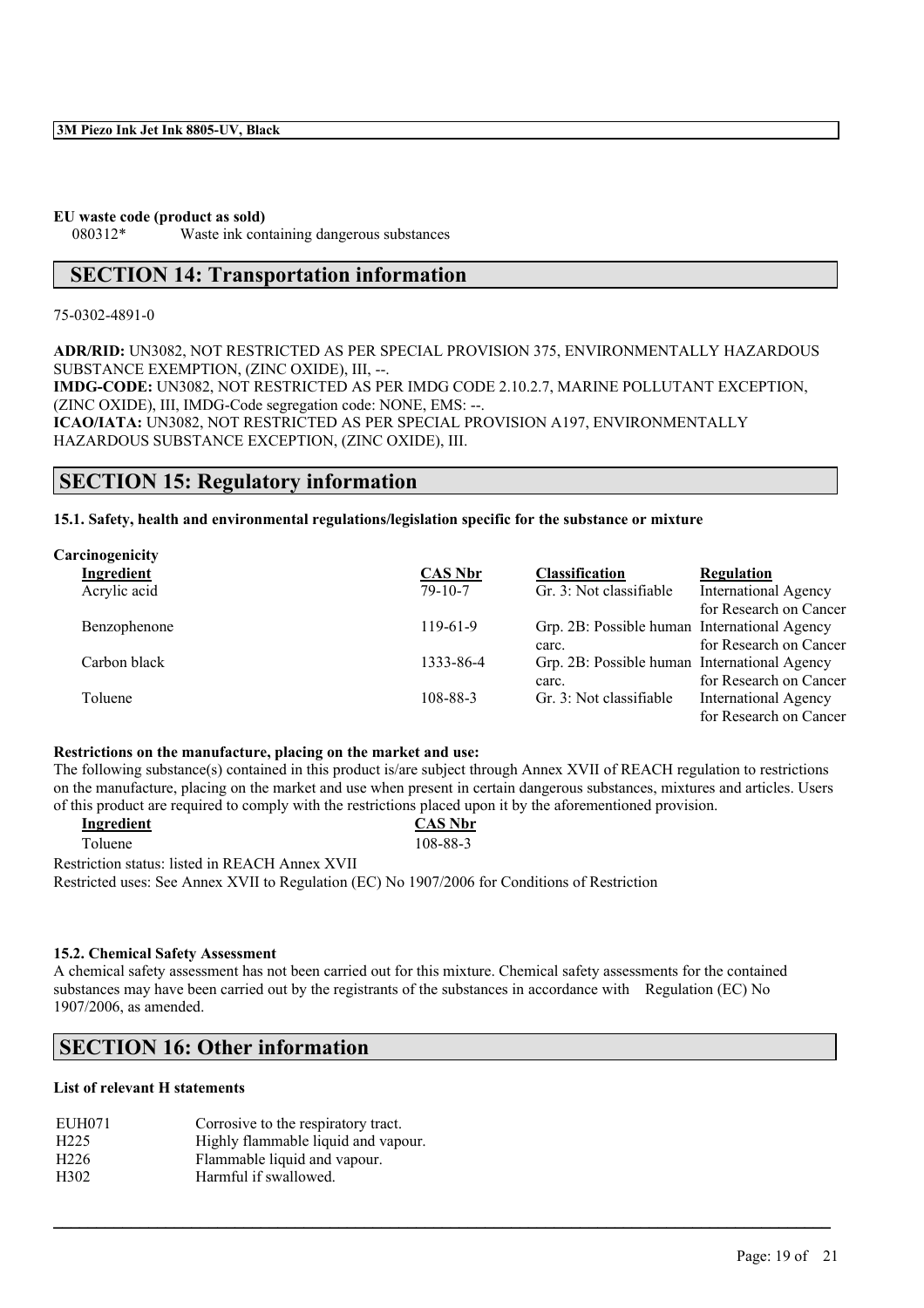| May be fatal if swallowed and enters airways.                      |
|--------------------------------------------------------------------|
| Harmful in contact with skin.                                      |
| Causes severe skin burns and eye damage.                           |
| Causes skin irritation.                                            |
| May cause an allergic skin reaction.                               |
| Causes serious eye damage.                                         |
| Causes serious eye irritation.                                     |
| Harmful if inhaled.                                                |
| May cause respiratory irritation.                                  |
| May cause drowsiness or dizziness.                                 |
| May damage the unborn child. Suspected of damaging fertility.      |
| May damage fertility.                                              |
| May damage fertility. May damage the unborn child.                 |
| Suspected of damaging the unborn child.                            |
| May cause damage to organs through prolonged or repeated exposure. |
| Very toxic to aquatic life.                                        |
| Very toxic to aquatic life with long lasting effects.              |
| Toxic to aquatic life with long lasting effects.                   |
| Harmful to aquatic life with long lasting effects.                 |
|                                                                    |

#### **Revision information:**

Label: CLP Classification information was modified.

Label: CLP Percent Unknown information was deleted.

Label: CLP Precautionary - Prevention information was modified.

Section 3: Composition/ Information of ingredients table information was modified.

Section 7: Precautions safe handling information information was modified.

Section 8: glove data value information was deleted.

Section 8: glove data value information was modified.

Section 8: Skin protection - protective clothing information information was modified.

Section 09: Color information was added.

Section 09: Odor information was added.

Sections 3 and 9: Odour, colour, grade information information was deleted. Section 11: Reproductive Toxicity Table information was modified.

Section 11: Target Organs - Repeated Table information was modified.

Section 12: Component ecotoxicity information information was modified.

Section 12: Persistence and Degradability information information was modified.

Section 13: Standard Phrase Category Waste GHS information was modified.

Section 15: Regulations - Inventories information was deleted.

Section 15: Restrictions on manufacture ingredients information information was added.

Two-column table displaying the unique list of H Codes and statements (std phrases) for all components of the given material. information was modified.

### **Annex**

| 1. Title                                               |                                                                         |
|--------------------------------------------------------|-------------------------------------------------------------------------|
| <b>Substance identification</b>                        | Isoloctyl acrylate;                                                     |
|                                                        | EC No. 249-707-8;                                                       |
|                                                        | CAS Nbr 29590-42-9;                                                     |
|                                                        |                                                                         |
| <b>Exposure Scenario Name</b>                          | Commercial Printing with UV Inks                                        |
| <b>Lifecycle Stage</b>                                 | Widespread use by professional workers                                  |
| <b>Contributing activities</b>                         | PROC 10 -Roller application or brushing                                 |
|                                                        | ERC 08c -Widespread use leading to inclusion into/onto article (indoor) |
| Processes, tasks and activities covered                | Cleaning surfaces by wiping, brushing. Printing operations.             |
| 2. Operational conditions and risk management measures |                                                                         |